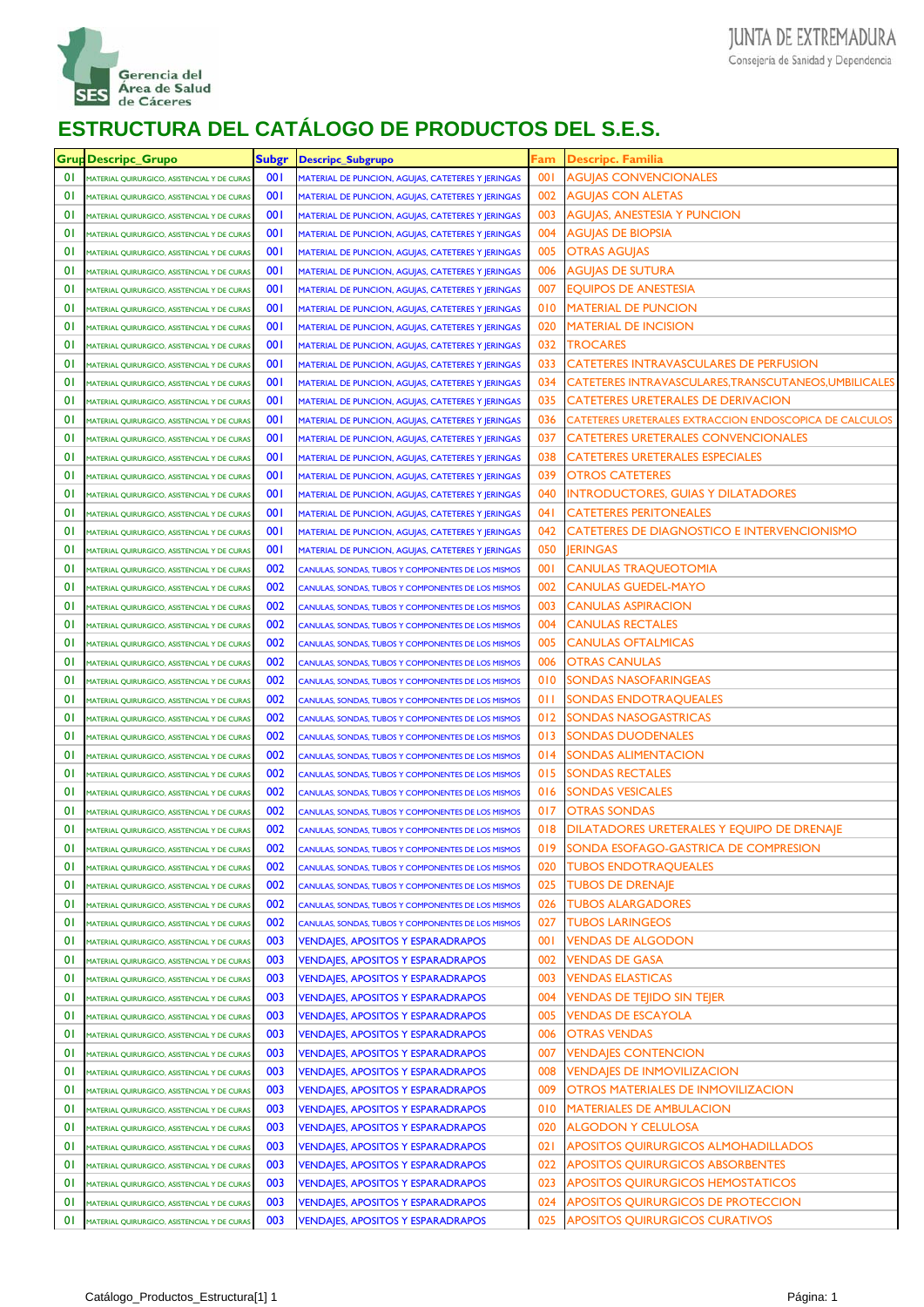

|                | Grup Descripc_Grupo                         | <b>Subgr</b> | <b>Descripc_Subgrupo</b>                  | Fam | <b>Descripc. Familia</b>                                  |
|----------------|---------------------------------------------|--------------|-------------------------------------------|-----|-----------------------------------------------------------|
| 01             | MATERIAL QUIRURGICO, ASISTENCIAL Y DE CURAS | 003          | <b>VENDAJES, APOSITOS Y ESPARADRAPOS</b>  | 026 | <b>APOSITOS QUIRURGICOS OFTALMICOS</b>                    |
| 01             | MATERIAL QUIRURGICO, ASISTENCIAL Y DE CURAS | 003          | <b>VENDAJES, APOSITOS Y ESPARADRAPOS</b>  | 030 | <b>GASAS</b>                                              |
| $\overline{0}$ | MATERIAL QUIRURGICO, ASISTENCIAL Y DE CURAS | 003          | <b>VENDAJES, APOSITOS Y ESPARADRAPOS</b>  | 031 | <b>COMPRESAS QUIRURGICAS</b>                              |
| $\overline{0}$ | MATERIAL QUIRURGICO, ASISTENCIAL Y DE CURAS | 003          | <b>VENDAJES, APOSITOS Y ESPARADRAPOS</b>  | 032 | <b>TORUNDAS</b>                                           |
| $\overline{0}$ | MATERIAL QUIRURGICO, ASISTENCIAL Y DE CURAS | 003          | <b>VENDAJES, APOSITOS Y ESPARADRAPOS</b>  | 070 | ESPARADRAPOS DE PAPEL HIPOALERGICO                        |
| $\overline{0}$ | MATERIAL QUIRURGICO, ASISTENCIAL Y DE CURAS | 003          | <b>VENDAJES, APOSITOS Y ESPARADRAPOS</b>  | 071 | <b>ESPARADRAPO TELA</b>                                   |
| $\overline{0}$ | MATERIAL QUIRURGICO, ASISTENCIAL Y DE CURAS | 003          | <b>VENDAJES, APOSITOS Y ESPARADRAPOS</b>  | 072 | <b>ESPARADRAPO TEXTIL POROSO</b>                          |
| $\overline{0}$ | MATERIAL QUIRURGICO, ASISTENCIAL Y DE CURAS | 003          | <b>VENDAJES, APOSITOS Y ESPARADRAPOS</b>  | 073 | ESPARADRAPOS DE SEDA ARTIFICIAL                           |
| $\overline{0}$ | MATERIAL QUIRURGICO, ASISTENCIAL Y DE CURAS | 003          | <b>VENDAJES, APOSITOS Y ESPARADRAPOS</b>  | 074 | <b>ESPARADRAPOS DE PLASTICO TRANSPARENTE</b>              |
| $\overline{0}$ | MATERIAL QUIRURGICO, ASISTENCIAL Y DE CURAS | 003          | <b>VENDAJES, APOSITOS Y ESPARADRAPOS</b>  | 075 | TIRAS ADHESIVAS PARA SUTURAS CUTANEAS                     |
| $\overline{0}$ | MATERIAL QUIRURGICO, ASISTENCIAL Y DE CURAS | 003          | <b>VENDAJES, APOSITOS Y ESPARADRAPOS</b>  | 076 | <b>TIRAS DE PLASTICO PARA PEQUEÑAS HERIDAS</b>            |
| $\overline{0}$ | MATERIAL QUIRURGICO, ASISTENCIAL Y DE CURAS | 003          | <b>VENDAJES, APOSITOS Y ESPARADRAPOS</b>  | 077 | ESPARADRAPOS DE ESPUMA                                    |
| $\overline{0}$ | MATERIAL QUIRURGICO, ASISTENCIAL Y DE CURAS | 003          | <b>VENDAJES, APOSITOS Y ESPARADRAPOS</b>  | 078 | OTRAS TIRAS PARA PEQUEÑAS HERIDAS                         |
| $\overline{0}$ | MATERIAL QUIRURGICO, ASISTENCIAL Y DE CURAS | 004          | <b>HIGIENE, PROTECCION Y DESINFECCION</b> | 001 | <b>BATAS DESECHABLES</b>                                  |
| $\overline{0}$ | MATERIAL QUIRURGICO, ASISTENCIAL Y DE CURAS | 004          | <b>HIGIENE, PROTECCION Y DESINFECCION</b> | 002 | <b>DELANTALES DESECHABLES</b>                             |
| $\overline{0}$ | MATERIAL QUIRURGICO, ASISTENCIAL Y DE CURAS | 004          | <b>HIGIENE, PROTECCION Y DESINFECCION</b> | 006 | <b>GORROS DESECHABLES</b>                                 |
| $\overline{0}$ | MATERIAL QUIRURGICO, ASISTENCIAL Y DE CURAS | 004          | <b>HIGIENE, PROTECCION Y DESINFECCION</b> | 009 | <b>CALZAS-POLAINAS DESECHABLES</b>                        |
| $\overline{0}$ | MATERIAL QUIRURGICO, ASISTENCIAL Y DE CURAS | 004          | <b>HIGIENE, PROTECCION Y DESINFECCION</b> | 011 | <b>MASCARILLAS QUIRURGICAS</b>                            |
| $\overline{0}$ | MATERIAL QUIRURGICO, ASISTENCIAL Y DE CURAS | 004          | <b>HIGIENE, PROTECCION Y DESINFECCION</b> | 016 | <b>GAFAS DE PROTECCION OCULAR</b>                         |
| $\overline{0}$ | MATERIAL QUIRURGICO, ASISTENCIAL Y DE CURAS | 004          | <b>HIGIENE, PROTECCION Y DESINFECCION</b> | 020 | <b>GUANTES</b>                                            |
| $\overline{0}$ | MATERIAL QUIRURGICO, ASISTENCIAL Y DE CURAS | 004          | <b>HIGIENE, PROTECCION Y DESINFECCION</b> | 025 | <b>PAÑOS DESECHABLES</b>                                  |
| $\overline{0}$ | MATERIAL QUIRURGICO, ASISTENCIAL Y DE CURAS | 004          | <b>HIGIENE, PROTECCION Y DESINFECCION</b> | 030 | <b>FUNDAS DESECHABLES ESTERILES</b>                       |
| $\overline{0}$ | MATERIAL QUIRURGICO, ASISTENCIAL Y DE CURAS | 004          | <b>HIGIENE, PROTECCION Y DESINFECCION</b> | 035 | <b>EQUIPOS DESECHABLES ESTERILES</b>                      |
| $\overline{0}$ | MATERIAL QUIRURGICO, ASISTENCIAL Y DE CURAS | 004          | <b>HIGIENE, PROTECCION Y DESINFECCION</b> | 040 | <b>CEPILLOS QUIRURGICOS</b>                               |
| $\overline{0}$ | MATERIAL QUIRURGICO, ASISTENCIAL Y DE CURAS | 004          | <b>HIGIENE, PROTECCION Y DESINFECCION</b> | 045 | CELULOSA: CUBRIMIENTO Y SECADO                            |
| $\overline{0}$ | MATERIAL QUIRURGICO, ASISTENCIAL Y DE CURAS | 004          | <b>HIGIENE, PROTECCION Y DESINFECCION</b> | 050 | <b>ABON, ESPONJAS, JABON DESINFECTANTE</b>                |
| $\overline{0}$ | MATERIAL QUIRURGICO, ASISTENCIAL Y DE CURAS | 004          | <b>HIGIENE, PROTECCION Y DESINFECCION</b> | 060 | <b>CONTENEDORES DESECHABLES PARA RECOGIDA DE RESIDUOS</b> |
| $\overline{0}$ | MATERIAL QUIRURGICO, ASISTENCIAL Y DE CURAS | 004          | <b>HIGIENE, PROTECCION Y DESINFECCION</b> | 070 | <b>BRAGA PAÑAL-ABSORCION DE ORINA</b>                     |
| $\overline{0}$ | MATERIAL QUIRURGICO, ASISTENCIAL Y DE CURAS | 004          | <b>HIGIENE, PROTECCION Y DESINFECCION</b> | 080 | <b>COMPRESAS HIGIENICAS</b>                               |
| $\overline{0}$ | MATERIAL QUIRURGICO, ASISTENCIAL Y DE CURAS | 004          | <b>HIGIENE, PROTECCION Y DESINFECCION</b> | 090 | <b>OTRO MATERIAL DE HIGIENE</b>                           |
| $\overline{0}$ | MATERIAL QUIRURGICO, ASISTENCIAL Y DE CURAS | 004          | <b>HIGIENE, PROTECCION Y DESINFECCION</b> | 091 | <b>PROTECTORES ARTICULARES Y CUTÁNEOS</b>                 |
| $\overline{0}$ | MATERIAL QUIRURGICO, ASISTENCIAL Y DE CURAS | 005          | <b>MATERIAL DE ESTERILIZACION</b>         | 001 | <b>BOLSAS DE PAPEL BLANCO</b>                             |
| $\overline{0}$ | MATERIAL QUIRURGICO, ASISTENCIAL Y DE CURAS | 005          | <b>MATERIAL DE ESTERILIZACION</b>         | 002 | <b>BOLSAS DE PAPEL MIXTO</b>                              |
| $\overline{0}$ | MATERIAL QUIRURGICO, ASISTENCIAL Y DE CURAS | 005          | <b>MATERIAL DE ESTERILIZACION</b>         | 004 | <b>BOBINAS-ROLLOS DE PAPEL MIXTO</b>                      |
| 01             | MATERIAL QUIRURGICO, ASISTENCIAL Y DE CURAS | 005          | MATERIAL DE ESTERILIZACION                | 006 | <b>PAPEL CREPADO</b>                                      |
| $\overline{0}$ | MATERIAL QUIRURGICO, ASISTENCIAL Y DE CURAS | 005          | <b>MATERIAL DE ESTERILIZACION</b>         | 007 | <b>INDICADORES DE CONTROL DE ESTERILIZACION</b>           |
| $\overline{0}$ | MATERIAL QUIRURGICO, ASISTENCIAL Y DE CURAS | 005          | <b>MATERIAL DE ESTERILIZACION</b>         | 010 | <b>OTROS PRODUCTOS DE ESTERILIZACION</b>                  |
| 01             | MATERIAL QUIRURGICO, ASISTENCIAL Y DE CURAS | 005          | <b>MATERIAL DE ESTERILIZACION</b>         | 011 | <b>PAPEL DE TEJIDO SIN TEJER</b>                          |
| $\overline{0}$ | MATERIAL QUIRURGICO, ASISTENCIAL Y DE CURAS | 006          | <b>MATERIAL DE DIALISIS</b>               | 001 | <b>DIALIZADORES</b>                                       |
| $\overline{0}$ | MATERIAL QUIRURGICO, ASISTENCIAL Y DE CURAS | 006          | <b>MATERIAL DE DIALISIS</b>               | 002 | <b>LINEAS</b>                                             |
| $\overline{0}$ | MATERIAL QUIRURGICO, ASISTENCIAL Y DE CURAS | 006          | <b>MATERIAL DE DIALISIS</b>               | 003 | <b>SOLUCIONES DIALIZANTES</b>                             |
| $\overline{0}$ | MATERIAL QUIRURGICO, ASISTENCIAL Y DE CURAS | 006          | <b>MATERIAL DE DIALISIS</b>               | 004 | <b>MATERIAL DE DIALISIS VARIOS</b>                        |
| $\overline{0}$ | MATERIAL QUIRURGICO, ASISTENCIAL Y DE CURAS | 006          | <b>MATERIAL DE DIALISIS</b>               | 005 | <b>FILTROS DE DIALISIS</b>                                |
| $\overline{0}$ | MATERIAL QUIRURGICO, ASISTENCIAL Y DE CURAS | 007          | <b>SUTURAS</b>                            | 011 | SUTURAS ABSORBIBLES: ACIDO POLIGLICOLICO                  |
| $\overline{0}$ | MATERIAL QUIRURGICO, ASISTENCIAL Y DE CURAS | 007          | <b>SUTURAS</b>                            | 012 | <b>SUTURAS ABSORBIBLES: POLIGLUCONATO</b>                 |
| $\overline{0}$ | MATERIAL QUIRURGICO, ASISTENCIAL Y DE CURAS | 007          | <b>SUTURAS</b>                            | 016 | <b>SUTURAS ABSORBIBLES: POLIGLACTIN</b>                   |
| $\overline{0}$ | MATERIAL QUIRURGICO, ASISTENCIAL Y DE CURAS | 007          | <b>SUTURAS</b>                            | 017 | SUTURAS ABSORBIBLES: POLIGLECAPRONA                       |
| $\overline{0}$ | MATERIAL QUIRURGICO, ASISTENCIAL Y DE CURAS | 007          | <b>SUTURAS</b>                            | 020 | SUTURAS ABSORBIBLES: POLIDIOXANONA                        |
| $\overline{0}$ | MATERIAL QUIRURGICO, ASISTENCIAL Y DE CURAS | 007          | <b>SUTURAS</b>                            | 025 | <b>SUTURAS NO ABSORBIBLES: SEDA</b>                       |
| $\overline{0}$ | MATERIAL QUIRURGICO, ASISTENCIAL Y DE CURAS | 007          | <b>SUTURAS</b>                            | 030 | SUTURAS NO ABSORBIBLES: POLIPROPILENO                     |
| $\overline{0}$ | MATERIAL QUIRURGICO, ASISTENCIAL Y DE CURAS | 007          | <b>SUTURAS</b>                            | 035 | <b>SUTURAS NO ABSORBIBLES: POLIESTER</b>                  |
| $\overline{0}$ | MATERIAL QUIRURGICO, ASISTENCIAL Y DE CURAS | 007          | <b>SUTURAS</b>                            | 038 | SUTURAS NO ABSORBIBLES: POLIAMIDA                         |
| $\overline{0}$ | MATERIAL QUIRURGICO, ASISTENCIAL Y DE CURAS | 007          | <b>SUTURAS</b>                            | 040 | <b>SUTURAS NO ABSORBIBLES: METALICAS</b>                  |
| $\overline{0}$ | MATERIAL QUIRURGICO, ASISTENCIAL Y DE CURAS | 007          | <b>SUTURAS</b>                            | 050 | SUTURAS NO ABSORBIBLES: GRAPADORAS LINEALES               |
| $\overline{0}$ | MATERIAL QUIRURGICO, ASISTENCIAL Y DE CURAS | 007          | <b>SUTURAS</b>                            | 060 | SUTURAS NO ABSORBIBLES: GRAPADORAS CIRCULARES             |
| $\overline{0}$ | MATERIAL QUIRURGICO, ASISTENCIAL Y DE CURAS | 007          | <b>SUTURAS</b>                            | 070 | SUTURAS NO ABSORBIBLES: CLIPS HEMOSTATICOS Y APLICADORES  |
| 01             | MATERIAL QUIRURGICO, ASISTENCIAL Y DE CURAS | 007          | <b>SUTURAS</b>                            | 071 | <b>SUTURAS NO ABSORBIBLES: TEFLON</b>                     |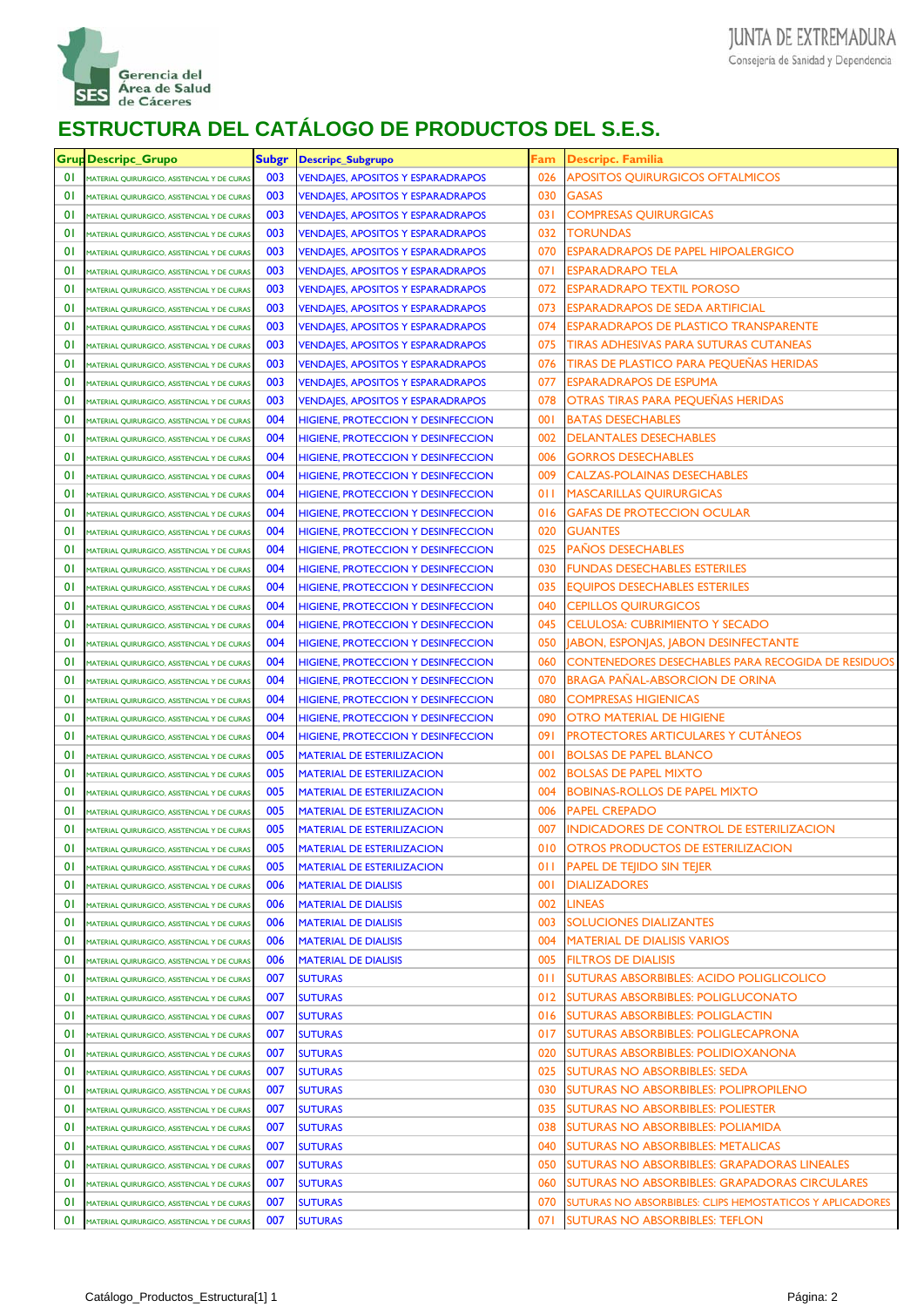

|                | <b>Grup Descripc_Grupo</b>                  | Subgr | Descripc_Subgrupo                                          | <sup>=</sup> am | Descripc. Familia                                            |
|----------------|---------------------------------------------|-------|------------------------------------------------------------|-----------------|--------------------------------------------------------------|
| 01             | MATERIAL QUIRURGICO, ASISTENCIAL Y DE CURAS | 007   | <b>SUTURAS</b>                                             | 072             | <b>SUTURAS ESPECIALES</b>                                    |
| 0 <sup>1</sup> | MATERIAL QUIRURGICO, ASISTENCIAL Y DE CURAS | 007   | <b>SUTURAS</b>                                             | 073             | <b>SUTURAS NO ABSORBIBLES: LINO</b>                          |
| 0 <sup>1</sup> | MATERIAL QUIRURGICO, ASISTENCIAL Y DE CURAS | 007   | <b>SUTURAS</b>                                             | 074             | SUTURAS NO ABSORBIBLES: POLI-HEXAFLUORPROPILENO-VDF          |
| 0 <sup>1</sup> | MATERIAL QUIRURGICO, ASISTENCIAL Y DE CURAS | 007   | <b>SUTURAS</b>                                             | 075             | SUTURAS ABSORBIBLES: POLI-L-LACTIDA GLICOLIDA                |
| $\overline{0}$ | MATERIAL QUIRURGICO, ASISTENCIAL Y DE CURAS | 007   | <b>SUTURAS</b>                                             | 076             | POLIGLITONA                                                  |
| $\overline{0}$ | MATERIAL QUIRURGICO, ASISTENCIAL Y DE CURAS | 007   | <b>SUTURAS</b>                                             | 077             | SUTURAS NO ABSORVIBLES: POLIBUTESTER                         |
| $\overline{0}$ | MATERIAL QUIRURGICO, ASISTENCIAL Y DE CURAS | 007   | <b>SUTURAS</b>                                             | 078             | SUTURAS ABSORBIBLES: GLYCOMER                                |
| $\overline{0}$ | MATERIAL QUIRURGICO, ASISTENCIAL Y DE CURAS | 008   | MATERIAL DE RECOGIDA DE MUESTRAS Y RESIDUOS BIOLOGICOS     | 001             | <b>RECIPIENTES DE RECOGIDA ESTERILES</b>                     |
| $\overline{0}$ | MATERIAL QUIRURGICO, ASISTENCIAL Y DE CURAS | 008   | MATERIAL DE RECOGIDA DE MUESTRAS Y RESIDUOS BIOLOGICOS     | 010             | <b>RECIPIENTES DE RECOGIDA NO ESTERILES</b>                  |
| $\overline{0}$ | MATERIAL QUIRURGICO, ASISTENCIAL Y DE CURAS | 008   | MATERIAL DE RECOGIDA DE MUESTRAS Y RESIDUOS BIOLOGICOS     | 020             | <b>BOLSAS DE OSTOMIA Y ACCESORIOS</b>                        |
| $\overline{0}$ | MATERIAL QUIRURGICO, ASISTENCIAL Y DE CURAS | 008   | MATERIAL DE RECOGIDA DE MUESTRAS Y RESIDUOS BIOLOGICOS     | 021             | <b>BOLSAS DE OSTOMIA E ILEOSTOMIA</b>                        |
| $\overline{0}$ | MATERIAL QUIRURGICO, ASISTENCIAL Y DE CURAS | 008   | MATERIAL DE RECOGIDA DE MUESTRAS Y RESIDUOS BIOLOGICOS     | 030             | <b>BOLSAS COLECTORAS DE ORINA</b>                            |
| $\overline{0}$ | MATERIAL QUIRURGICO, ASISTENCIAL Y DE CURAS | 008   | MATERIAL DE RECOGIDA DE MUESTRAS Y RESIDUOS BIOLOGICOS     | 040             | COLECTORES DE DRENAJE DE EXUDADOS CON SISTEMA DE ASPIRACION  |
| $\overline{0}$ | MATERIAL QUIRURGICO, ASISTENCIAL Y DE CURAS | 009   | <b>MATERIAL DE LOS SISTEMAS DE INFUSION</b>                | 001             | <b>EQUIPOS DE INFUSION</b>                                   |
| $\overline{0}$ | MATERIAL QUIRURGICO, ASISTENCIAL Y DE CURAS | 009   | <b>MATERIAL DE LOS SISTEMAS DE INFUSION</b>                | 010             | <b>EQUIPOS EXTRACCION SANGRE</b>                             |
| $\overline{0}$ | MATERIAL QUIRURGICO, ASISTENCIAL Y DE CURAS | 009   | <b>MATERIAL DE LOS SISTEMAS DE INFUSION</b>                | 015             | <b>EQUIPOS PRESIONES VENOSAS</b>                             |
| $\overline{0}$ | MATERIAL QUIRURGICO, ASISTENCIAL Y DE CURAS | 009   | MATERIAL DE LOS SISTEMAS DE INFUSION                       | 020             | <b>EQUIPOS DE IRRIGACION VESICAL</b>                         |
| $\overline{0}$ | MATERIAL QUIRURGICO, ASISTENCIAL Y DE CURAS | 009   | MATERIAL DE LOS SISTEMAS DE INFUSION                       | 025             | <b>EQUIPOS DE IRRIGACION OFTALMICA</b>                       |
| $\overline{0}$ | MATERIAL QUIRURGICO, ASISTENCIAL Y DE CURAS | 009   | <b>MATERIAL DE LOS SISTEMAS DE INFUSION</b>                | 030             | <b>EQUIPOS DE IRRIGACION RECTAL</b>                          |
| $\overline{0}$ | MATERIAL QUIRURGICO, ASISTENCIAL Y DE CURAS | 009   | MATERIAL DE LOS SISTEMAS DE INFUSION                       | 035             | OTROS EQUIPOS DE INFUSION Y TRASNFERENCIA                    |
| $\overline{0}$ | MATERIAL QUIRURGICO, ASISTENCIAL Y DE CURAS | 009   | <b>MATERIAL DE LOS SISTEMAS DE INFUSION</b>                | 040             | <b>BOLSAS DE NUTRICION PARENTERAL</b>                        |
| $\overline{0}$ | MATERIAL QUIRURGICO, ASISTENCIAL Y DE CURAS | 009   | MATERIAL DE LOS SISTEMAS DE INFUSION                       | 041             | <b>BOLSAS DE NUTRICION ENTERAL</b>                           |
| $\overline{0}$ | MATERIAL QUIRURGICO, ASISTENCIAL Y DE CURAS | 009   | MATERIAL DE LOS SISTEMAS DE INFUSION                       | 050             | ADMINISTRADOR DE FLUIDOS: LINEA PROLONGADORA                 |
| $\overline{0}$ | MATERIAL QUIRURGICO, ASISTENCIAL Y DE CURAS | 009   | <b>MATERIAL DE LOS SISTEMAS DE INFUSION</b>                | 051             | ADMNISTRADORES DE FLUIDOS: ADAPTADORES, LLAVES, TAPONES      |
| $\overline{0}$ | MATERIAL QUIRURGICO, ASISTENCIAL Y DE CURAS | 009   | MATERIAL DE LOS SISTEMAS DE INFUSION                       | 052             | ADMINISTRADORES DE FLUIDOS: REGULADORES DE FLUJO             |
| $\overline{0}$ | MATERIAL QUIRURGICO, ASISTENCIAL Y DE CURAS | 009   | <b>MATERIAL DE LOS SISTEMAS DE INFUSION</b>                | 055             | <b>ADMINISTRADORES DE FLUIDOS: FILTROS</b>                   |
| $\overline{0}$ | MATERIAL QUIRURGICO, ASISTENCIAL Y DE CURAS | 009   | MATERIAL DE LOS SISTEMAS DE INFUSION                       | 056             | <b>ADMINISTRADORES DE FLUIDOS: ACCESORIOS</b>                |
| $\overline{0}$ | MATERIAL QUIRURGICO, ASISTENCIAL Y DE CURAS | 010   | <b>MATERIAL DE VENTILOTERAPIA</b>                          | 001             | <b>MASCARILLA OXIGENO</b>                                    |
| $\overline{0}$ | MATERIAL QUIRURGICO, ASISTENCIAL Y DE CURAS | 010   | <b>MATERIAL DE VENTILOTERAPIA</b>                          | 004             | <b>TUBOS DE ADMINISTRACION DE OXIGENO</b>                    |
| $\overline{0}$ | MATERIAL QUIRURGICO, ASISTENCIAL Y DE CURAS | 010   | <b>MATERIAL DE VENTILOTERAPIA</b>                          | 010             | NEBULIZADORES PARA AEROSOLTERAPIA Y HUMIDIFICADORES          |
| $\overline{0}$ | MATERIAL QUIRURGICO, ASISTENCIAL Y DE CURAS | 010   | <b>MATERIAL DE VENTILOTERAPIA</b>                          | 025             | 'TUBULADURAS, CIRCUITOS EN ""Y"", OTROS ACCESORIOS DE VENTIL |
| $\overline{0}$ | MATERIAL QUIRURGICO, ASISTENCIAL Y DE CURAS | 010   | <b>MATERIAL DE VENTILOTERAPIA</b>                          | 030             | <b>BALONES Y MASCARILLAS PARA APARATOS DE ANESTESIA</b>      |
| $\overline{0}$ | MATERIAL QUIRURGICO, ASISTENCIAL Y DE CURAS | 010   | <b>MATERIAL DE VENTILOTERAPIA</b>                          | 035             | CONECTORES PARA CIRCUITOS ANESTESIA Y TUBOS ENDOTRAQUEALES   |
| $\overline{0}$ | MATERIAL QUIRURGICO, ASISTENCIAL Y DE CURAS | 010   | <b>MATERIAL DE VENTILOTERAPIA</b>                          | 036             | RESUCITADORES MANUALES                                       |
| $\overline{0}$ | MATERIAL QUIRURGICO, ASISTENCIAL Y DE CURAS | 011   | <b>MATERIAL DE RECOGIDA DE DATOS</b>                       | 000             | <b>MATERIAL DE RECOGIDA DE DATOS</b>                         |
| $\overline{0}$ | MATERIAL QUIRURGICO, ASISTENCIAL Y DE CURAS | 012   | <b>OTRO MATERIAL SANITARIO</b>                             | 000             | OTRO MATERIAL SANITARIO                                      |
| $\overline{0}$ | MATERIAL QUIRURGICO, ASISTENCIAL Y DE CURAS | 012   | <b>OTRO MATERIAL SANITARIO</b>                             | 100             | <b>VISCOELASTICOS</b>                                        |
| 01             | MATERIAL QUIRURGICO, ASISTENCIAL Y DE CURAS | 012   | <b>OTRO MATERIAL SANITARIO</b>                             | 002             | ADAPTADORES, CONECTORES Y CABEZALES                          |
| $\overline{0}$ | MATERIAL QUIRURGICO, ASISTENCIAL Y DE CURAS | 012   | <b>OTRO MATERIAL SANITARIO</b>                             | 003             | OTRO MATERIAL SANITARIO, PARA FISIOTERAPIA Y REHABILITACION  |
| $\overline{0}$ | MATERIAL QUIRURGICO, ASISTENCIAL Y DE CURAS | 012   | <b>OTRO MATERIAL SANITARIO</b>                             | 004             | <b>BIBERONES Y ACCESORIOS PARA PEDIATRIA</b>                 |
| $\overline{0}$ | MATERIAL QUIRURGICO, ASISTENCIAL Y DE CURAS | 012   | <b>OTRO MATERIAL SANITARIO</b>                             | 005             | <b>ELECTRODOS</b>                                            |
| $\overline{0}$ | MATERIAL QUIRURGICO, ASISTENCIAL Y DE CURAS | 012   | <b>OTRO MATERIAL SANITARIO</b>                             | 006             | FILTROS                                                      |
| $\overline{0}$ | MATERIAL QUIRURGICO, ASISTENCIAL Y DE CURAS | 012   | <b>OTRO MATERIAL SANITARIO</b>                             | 007             | <b>GELES CONDUCTORES</b>                                     |
| $\overline{0}$ | MATERIAL QUIRURGICO, ASISTENCIAL Y DE CURAS | 012   | <b>OTRO MATERIAL SANITARIO</b>                             | 008             | <b>TERMOMETROS</b>                                           |
| $\overline{0}$ | MATERIAL QUIRURGICO, ASISTENCIAL Y DE CURAS | 012   | <b>OTRO MATERIAL SANITARIO</b>                             | 009             | INSTRUMENTAL DESECHABLE                                      |
| $\overline{0}$ | MATERIAL QUIRURGICO, ASISTENCIAL Y DE CURAS | 012   | <b>OTRO MATERIAL SANITARIO</b>                             | 010             | MATERIAL VARIO OFTALMOLOGIA                                  |
| $\overline{0}$ | MATERIAL QUIRURGICO, ASISTENCIAL Y DE CURAS | 012   | <b>OTRO MATERIAL SANITARIO</b>                             | 013             | MATERIAL VARIO OBSTETRICIA Y GINECOLOGIA                     |
| $\overline{0}$ | MATERIAL QUIRURGICO, ASISTENCIAL Y DE CURAS | 012   | <b>OTRO MATERIAL SANITARIO</b>                             | 015             | <b>MATERIAL VARIO ODONTOLOGIA</b>                            |
| $\overline{0}$ | MATERIAL QUIRURGICO, ASISTENCIAL Y DE CURAS | 012   | <b>OTRO MATERIAL SANITARIO</b>                             | 016             | MATERIAL VARIO PARA ENDOSCOPIA                               |
| $\overline{0}$ | MATERIAL QUIRURGICO, ASISTENCIAL Y DE CURAS | 012   | <b>OTRO MATERIAL SANITARIO</b>                             | 018             | <b>MATERIAL VARIO OTORRILARINGOLOGO</b>                      |
| $\overline{0}$ | MATERIAL QUIRURGICO, ASISTENCIAL Y DE CURAS | 012   | <b>OTRO MATERIAL SANITARIO</b>                             | 019             | ACCESORIOS PARA EQUIPOS DE MONITORIZACION                    |
| $\overline{0}$ | MATERIAL QUIRURGICO, ASISTENCIAL Y DE CURAS | 012   | <b>OTRO MATERIAL SANITARIO</b>                             | 020             | MATERIAL DE RADIOTERAPIA                                     |
| 02             | <b>MATERIAL DE RADIOLOGIA</b>               | 001   | PELICULAS, LIQUIDOS REVELADO, CHASIS, OTRO MAT. RADIOLOGIA | 001             | PELICULAS RADIOGRAFICAS PARA RADIOGRAFIA GENERAL             |
| 02             | <b>MATERIAL DE RADIOLOGIA</b>               | 001   | PELICULAS, LIQUIDOS REVELADO, CHASIS, OTRO MAT. RADIOLOGIA | 002             | PELICULAS RADIOGRAFICAS PARA MAMOGRAFIA                      |
| 02             | <b>MATERIAL DE RADIOLOGIA</b>               | 001   | PELICULAS, LIQUIDOS REVELADO, CHASIS, OTRO MAT. RADIOLOGIA | 003             | PELICULAS RADIOGRAFICAS MULTIFORMATO CONVENCIONAL            |
| 02             | <b>MATERIAL DE RADIOLOGIA</b>               | 001   | PELICULAS, LIQUIDOS REVELADO, CHASIS, OTRO MAT. RADIOLOGIA | 004             | PELICULAS RADIOGRAFICAS MULTIFORMATO LASER                   |
| 02             | <b>MATERIAL DE RADIOLOGIA</b>               | 001   | PELICULAS, LIQUIDOS REVELADO, CHASIS, OTRO MAT. RADIOLOGIA | 005             | PELICULAS PARA CINERRADIOGRAFIA                              |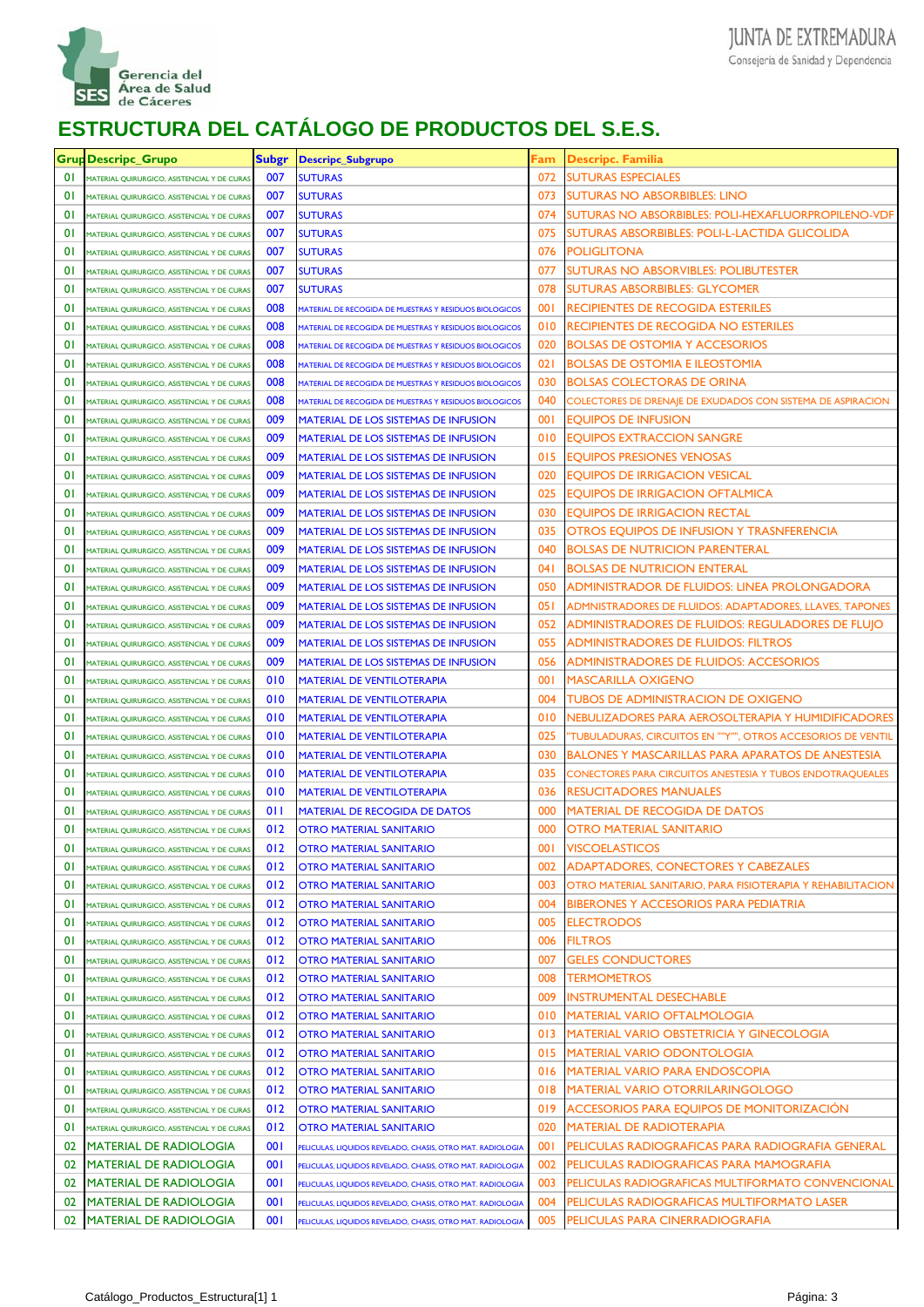

|    | <b>Grup Descripc_Grupo</b>     | <b>Subgr</b> | Descripc_Subgrupo                                          | Fam | <b>Descripc. Familia</b>                                  |
|----|--------------------------------|--------------|------------------------------------------------------------|-----|-----------------------------------------------------------|
| 02 | <b>MATERIAL DE RADIOLOGIA</b>  | 001          | PELICULAS, LIQUIDOS REVELADO, CHASIS, OTRO MAT. RADIOLOGIA | 006 | <b>PELICULAS DE COPIA</b>                                 |
| 02 | <b>MATERIAL DE RADIOLOGIA</b>  | 002          | <b>LIQUIDOS DE REVELADO</b>                                | 001 | <b>FIJADORES</b>                                          |
| 02 | <b>MATERIAL DE RADIOLOGIA</b>  | 002          | <b>LIQUIDOS DE REVELADO</b>                                | 002 | <b>REVELADORES</b>                                        |
| 02 | <b>MATERIAL DE RADIOLOGIA</b>  | 003          | <b>CHASIS Y PANTALLAS RX</b>                               | 001 | <b>CHASIS RADIOGRAFICOS</b>                               |
| 02 | <b>MATERIAL DE RADIOLOGIA</b>  | 005          | <b>OTRO MATERIAL DE RADIOLOGIA</b>                         | 002 | <b>DELANTALES DE PROTECCION</b>                           |
| 02 | <b>MATERIAL DE RADIOLOGIA</b>  | 005          | <b>OTRO MATERIAL DE RADIOLOGIA</b>                         | 003 | <b>MATERIALES INMOVILIZACION O PROTECCION RADIOLOGICA</b> |
| 02 | <b>MATERIAL DE RADIOLOGIA</b>  | 005          | <b>OTRO MATERIAL DE RADIOLOGIA</b>                         | 009 | OTRO MATERIAL DE RADIOLOGIA                               |
| 03 | <b>MATERIAL DE LABORATORIO</b> | 001          | <b>MATERIAL GENERAL DE LABORATORIO</b>                     | 001 | <b>BURETAS VIDRIO+ACCESORIOS</b>                          |
| 03 | <b>MATERIAL DE LABORATORIO</b> | 001          | <b>MATERIAL GENERAL DE LABORATORIO</b>                     | 002 | <b>CUBRE+PORTA OBJETOS</b>                                |
| 03 | <b>MATERIAL DE LABORATORIO</b> | 001          | <b>MATERIAL GENERAL DE LABORATORIO</b>                     | 003 | <b>VASOS DE PLASTICO</b>                                  |
| 03 | <b>MATERIAL DE LABORATORIO</b> | 001          | <b>MATERIAL GENERAL DE LABORATORIO</b>                     | 011 | <b>CUBETAS DE VIDRIO</b>                                  |
| 03 | <b>MATERIAL DE LABORATORIO</b> | 001          | <b>MATERIAL GENERAL DE LABORATORIO</b>                     | 012 | <b>PROBETAS DE VIDRIO</b>                                 |
| 03 | <b>MATERIAL DE LABORATORIO</b> | 001          | <b>MATERIAL GENERAL DE LABORATORIO</b>                     | 013 | <b>MATRACES DE VIDRIO</b>                                 |
| 03 | <b>MATERIAL DE LABORATORIO</b> | 001          | <b>MATERIAL GENERAL DE LABORATORIO</b>                     | 014 | <b>PROBETAS DE PLASTICO</b>                               |
| 03 | <b>MATERIAL DE LABORATORIO</b> | 001          | <b>MATERIAL GENERAL DE LABORATORIO</b>                     | 015 | <b>CRISTALIZADOR, VIDRIO</b>                              |
| 03 | <b>MATERIAL DE LABORATORIO</b> | 001          | <b>MATERIAL GENERAL DE LABORATORIO</b>                     | 016 | <b>EMBUDOS DE VIDRIO</b>                                  |
| 03 | <b>MATERIAL DE LABORATORIO</b> | 001          | <b>MATERIAL GENERAL DE LABORATORIO</b>                     | 017 | <b>MATRACES DE PLASTICO</b>                               |
| 03 | <b>MATERIAL DE LABORATORIO</b> | 001          | <b>MATERIAL GENERAL DE LABORATORIO</b>                     | 018 | <b>VASOS DE VIDRIO</b>                                    |
| 03 | <b>MATERIAL DE LABORATORIO</b> | 001          | <b>MATERIAL GENERAL DE LABORATORIO</b>                     | 020 | <b>FRASCOS DE PLASTICO</b>                                |
| 03 | <b>MATERIAL DE LABORATORIO</b> | 001          | <b>MATERIAL GENERAL DE LABORATORIO</b>                     | 021 | <b>FRASCOS DE VIDRIO</b>                                  |
| 03 | <b>MATERIAL DE LABORATORIO</b> | 001          | <b>MATERIAL GENERAL DE LABORATORIO</b>                     | 025 | <b>CUBETAS DE PLASTICO</b>                                |
| 03 | <b>MATERIAL DE LABORATORIO</b> | 001          | <b>MATERIAL GENERAL DE LABORATORIO</b>                     | 030 | PIPETAS DE VIDRIO                                         |
| 03 | <b>MATERIAL DE LABORATORIO</b> | 001          | <b>MATERIAL GENERAL DE LABORATORIO</b>                     | 031 | PIPETAS DE PLASTICO                                       |
| 03 | <b>MATERIAL DE LABORATORIO</b> | 001          | <b>MATERIAL GENERAL DE LABORATORIO</b>                     | 032 | PIPETAS AUTOMATICAS                                       |
| 03 | <b>MATERIAL DE LABORATORIO</b> | 001          | <b>MATERIAL GENERAL DE LABORATORIO</b>                     | 050 | <b>PLACAS PARA CULTIVO</b>                                |
| 03 | <b>MATERIAL DE LABORATORIO</b> | 001          | <b>MATERIAL GENERAL DE LABORATORIO</b>                     | 060 | PUNTAS DE PIPETA                                          |
| 03 | <b>MATERIAL DE LABORATORIO</b> | 001          | <b>MATERIAL GENERAL DE LABORATORIO</b>                     | 070 | <b>TUBOS DE EXTRACCION DE SANGRE SISTEMA VACIO</b>        |
| 03 | <b>MATERIAL DE LABORATORIO</b> | 001          | <b>MATERIAL GENERAL DE LABORATORIO</b>                     | 075 | <b>TUBOS DE ENSAYO</b>                                    |
| 03 | <b>MATERIAL DE LABORATORIO</b> | 001          | <b>MATERIAL GENERAL DE LABORATORIO</b>                     | 080 | SISTEMA DE EXTRACCION DE SANGRE CAPILAR                   |
| 03 | <b>MATERIAL DE LABORATORIO</b> | 001          | <b>MATERIAL GENERAL DE LABORATORIO</b>                     | 090 | <b>OTRO MATERIAL FUNGIBLE</b>                             |
| 03 | <b>MATERIAL DE LABORATORIO</b> | 002          | <b>REACTIVOS BIOQUIMICA</b>                                | 001 | <b>BIOQUIMICA BASICA</b>                                  |
| 03 | <b>MATERIAL DE LABORATORIO</b> | 002          | <b>REACTIVOS BIOQUIMICA</b>                                | 002 | <b>SEDIMENTO URINARIO</b>                                 |
| 03 | <b>MATERIAL DE LABORATORIO</b> | 002          | <b>REACTIVOS BIOQUIMICA</b>                                | 003 | <b>ANEMIAS Y LESION MIOCARDICA</b>                        |
| 03 | <b>MATERIAL DE LABORATORIO</b> | 002          | <b>REACTIVOS BIOQUIMICA</b>                                | 004 | <b>FARMACOS Y DROGAS TERAPEUTICAS</b>                     |
| 03 | <b>MATERIAL DE LABORATORIO</b> | 002          | <b>REACTIVOS BIOQUIMICA</b>                                | 005 | <b>HORMONAS</b>                                           |
| 03 | <b>MATERIAL DE LABORATORIO</b> | 002          | <b>REACTIVOS BIOQUIMICA</b>                                | 006 | <b>MARCADORES TUMORALES</b>                               |
| 03 | <b>MATERIAL DE LABORATORIO</b> | 002          | <b>REACTIVOS BIOQUIMICA</b>                                | 007 | <b>MARCADORES DE HEPATITIS Y VIH</b>                      |
| 03 | <b>MATERIAL DE LABORATORIO</b> | 002          | <b>REACTIVOS BIOQUIMICA</b>                                | 008 | <b>PROTEINAS ESPECIFICAS Y PROTEINOGRAMAS</b>             |
| 03 | <b>MATERIAL DE LABORATORIO</b> | 002          | <b>REACTIVOS BIOQUIMICA</b>                                | 009 | <b>GASOMETRIA Y OXIMETRIA</b>                             |
| 03 | <b>MATERIAL DE LABORATORIO</b> | 002          | <b>REACTIVOS BIOQUIMICA</b>                                | 099 | OTROS REACTIVOS DE BIOQUIMICA                             |
| 03 | <b>MATERIAL DE LABORATORIO</b> | 003          | <b>REACTIVOS HEMATOLOGIA</b>                               | 001 | COAGULACION                                               |
| 03 | <b>MATERIAL DE LABORATORIO</b> | 003          | <b>REACTIVOS HEMATOLOGIA</b>                               | 002 | <b>ANTICUERPOS MONOCLONALES</b>                           |
| 03 | <b>MATERIAL DE LABORATORIO</b> | 003          | <b>REACTIVOS HEMATOLOGIA</b>                               | 003 | <b>HEMOGLOBINAS</b>                                       |
| 03 | <b>MATERIAL DE LABORATORIO</b> | 003          | <b>REACTIVOS HEMATOLOGIA</b>                               | 004 | HEMOGRAMAS                                                |
| 03 | <b>MATERIAL DE LABORATORIO</b> | 003          | <b>REACTIVOS HEMATOLOGIA</b>                               | 005 | CITOLOGIA/CITOMAGNETICA                                   |
| 03 | <b>MATERIAL DE LABORATORIO</b> | 003          | <b>REACTIVOS HEMATOLOGIA</b>                               | 099 | OTROS REACTIVOS DE HEMATOLOGIA                            |
| 03 | <b>MATERIAL DE LABORATORIO</b> | 004          | <b>REACTIVOS MICROBIOLOGIA</b>                             | 001 | MEDIOS DE CULTIVO Y SUPLEMENTOS                           |
| 03 | <b>MATERIAL DE LABORATORIO</b> | 004          | <b>REACTIVOS MICROBIOLOGIA</b>                             | 002 | <b>HEMOCULTIVOS</b>                                       |
| 03 | <b>MATERIAL DE LABORATORIO</b> | 004          | <b>REACTIVOS MICROBIOLOGIA</b>                             | 003 | <b>MICOBACTERIAS</b>                                      |
| 03 | <b>MATERIAL DE LABORATORIO</b> | 004          | <b>REACTIVOS MICROBIOLOGIA</b>                             | 004 | <b>ANTISUEROS</b>                                         |
| 03 | <b>MATERIAL DE LABORATORIO</b> | 004          | <b>REACTIVOS MICROBIOLOGIA</b>                             | 005 | <b>DISCOS ANTIBIOGRAMA</b>                                |
| 03 | <b>MATERIAL DE LABORATORIO</b> | 004          | <b>REACTIVOS MICROBIOLOGIA</b>                             | 006 | "PANELES Y PLACAS DE ESTUDIO ""IN VITRO"" "               |
| 03 | <b>MATERIAL DE LABORATORIO</b> | 004          | <b>REACTIVOS MICROBIOLOGIA</b>                             | 007 | "TIRAS PARA ESTUDIO ""IN VITRO"" "                        |
| 03 | <b>MATERIAL DE LABORATORIO</b> | 004          | <b>REACTIVOS MICROBIOLOGIA</b>                             | 008 | VIROLOGIA                                                 |
| 03 | <b>MATERIAL DE LABORATORIO</b> | 004          | <b>REACTIVOS MICROBIOLOGIA</b>                             | 009 | SEROLOGIA                                                 |
| 03 | <b>MATERIAL DE LABORATORIO</b> | 004          | <b>REACTIVOS MICROBIOLOGIA</b>                             | 010 | REACTIVOS PARA TECNICAS INMUNOLOGICAS DETECCION ANTIGENOS |
| 03 | <b>MATERIAL DE LABORATORIO</b> | 004          | <b>REACTIVOS MICROBIOLOGIA</b>                             | 011 | REACTIVOS PARA TECNICAS GENETICAS                         |
|    |                                |              |                                                            |     |                                                           |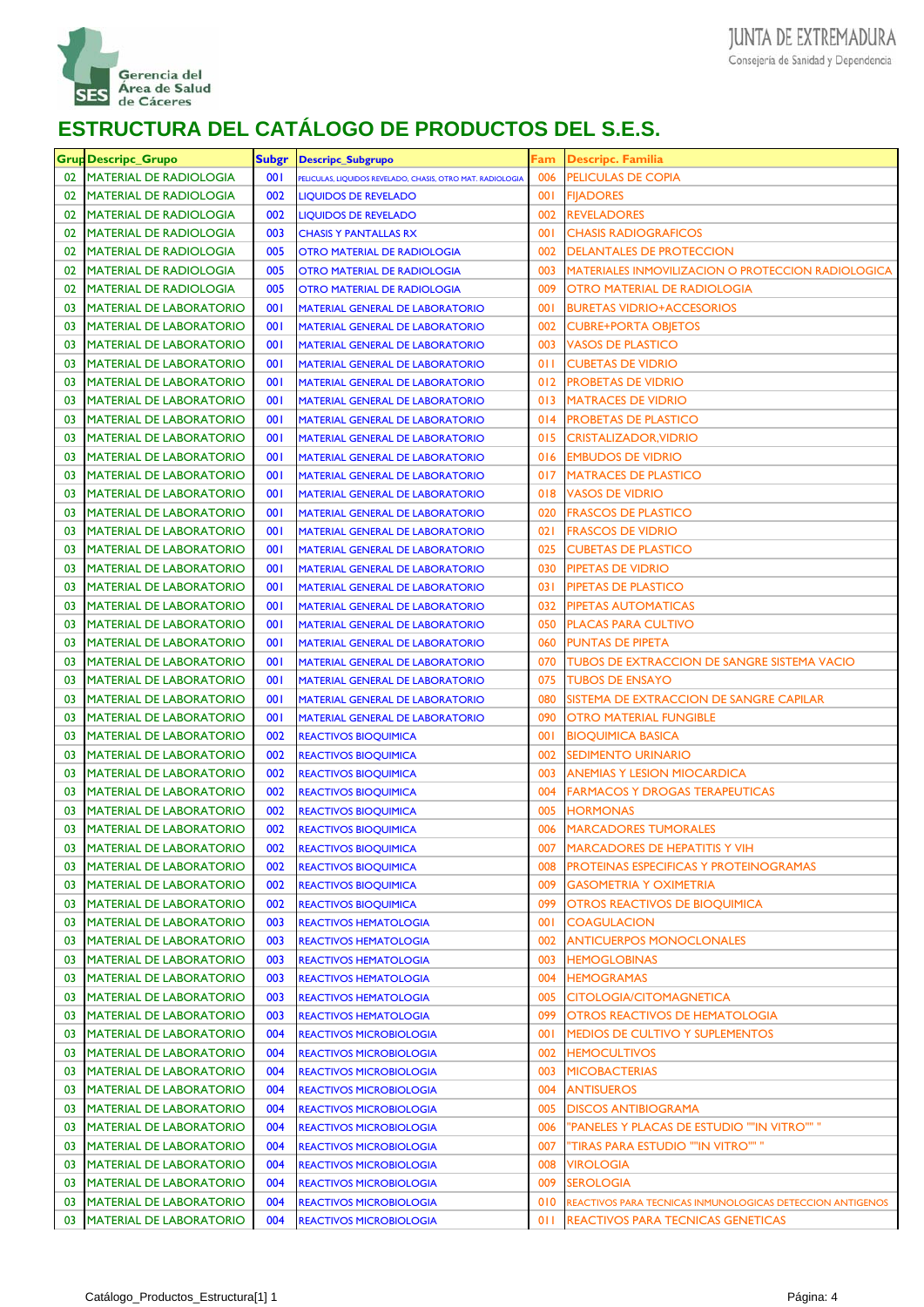

|    | Grup Descripc_Grupo            | Subgr | <b>Descripc_Subgrupo</b>                    |     | Fam Descripc. Familia                                         |
|----|--------------------------------|-------|---------------------------------------------|-----|---------------------------------------------------------------|
| 03 | <b>MATERIAL DE LABORATORIO</b> | 004   | <b>REACTIVOS MICROBIOLOGIA</b>              |     | 012 REACTIVOS DE BIOLOGIA MOLECULAR                           |
| 03 | <b>MATERIAL DE LABORATORIO</b> | 004   | <b>REACTIVOS MICROBIOLOGIA</b>              | 099 | <b>OTROS REACTIVOS DE MICROBIOLOGIA</b>                       |
| 03 | <b>MATERIAL DE LABORATORIO</b> | 005   | <b>REACTIVOS INMUNOLOGIA</b>                | 001 | <b>ANTICUERPOS Y ANTIGENOS</b>                                |
| 03 | <b>MATERIAL DE LABORATORIO</b> | 005   | <b>REACTIVOS INMUNOLOGIA</b>                | 002 | <b>ALERGENOS</b>                                              |
| 03 | <b>MATERIAL DE LABORATORIO</b> | 005   | <b>REACTIVOS INMUNOLOGIA</b>                | 099 | <b>OTROS REACTIVOS DE INMUNOLOGIA</b>                         |
| 03 | <b>MATERIAL DE LABORATORIO</b> | 006   | <b>OTRO MATERIAL DE LABORATORIO</b>         | 001 | <b>PRODUCTOS QUIMICOS</b>                                     |
| 03 | <b>MATERIAL DE LABORATORIO</b> | 006   | <b>OTRO MATERIAL DE LABORATORIO</b>         | 002 | <b>TIRAS REACTIVAS EN ORINA Y SANGRE</b>                      |
| 03 | <b>MATERIAL DE LABORATORIO</b> | 006   | <b>OTRO MATERIAL DE LABORATORIO</b>         | 003 | <b>MATERIAL FUNGIBLE PARA AUTOANALIZADORES</b>                |
| 03 | <b>MATERIAL DE LABORATORIO</b> | 006   | <b>OTRO MATERIAL DE LABORATORIO</b>         | 004 | SOLUCIONES, CONTROLES Y CALIBRADORES PARA AUTOANALIZADORES    |
| 03 | <b>MATERIAL DE LABORATORIO</b> | 006   | <b>OTRO MATERIAL DE LABORATORIO</b>         | 099 | <b>OTROS PRODUCTOS LABORATORIO</b>                            |
| 03 | <b>MATERIAL DE LABORATORIO</b> | 007   | <b>MEDICINA NUCLEAR</b>                     | 001 | RADIOFARMACOS RADIOACTIVOS                                    |
| 03 | <b>MATERIAL DE LABORATORIO</b> | 007   | <b>MEDICINA NUCLEAR</b>                     | 002 | <b>RADIOFARMACOS NO RADIOACTIVOS</b>                          |
| 03 | <b>MATERIAL DE LABORATORIO</b> | 007   | <b>MEDICINA NUCLEAR</b>                     | 003 | RADIOFARMACOS NO RADIOACTIVOS EN MONODOSIS                    |
| 03 | <b>MATERIAL DE LABORATORIO</b> | 008   | <b>REACTIVOS ANATOMIA PATOLOGICA</b>        | 001 | <b>REACTIVOS Y COLORANTES</b>                                 |
| 04 | <b>BANCO DE SANGRE</b>         | 001   | <b>BOLSAS DE EXTRACCION Y TRANSFERENCIA</b> | 000 | <b>BOLSAS SIMPLES PARA EXTRACCION Y TRANSFUSION DE SANGRE</b> |
| 04 | <b>BANCO DE SANGRE</b>         | 001   | <b>BOLSAS DE EXTRACCION Y TRANSFERENCIA</b> | 001 | <b>BOLSAS DE TRANSFERENCIA DE SANGRE SIMPLES</b>              |
| 04 | <b>BANCO DE SANGRE</b>         | 001   | <b>BOLSAS DE EXTRACCION Y TRANSFERENCIA</b> | 002 | <b>BOLSAS DE TRANSFERENCIA DE SANGRE DOBLES</b>               |
|    | <b>BANCO DE SANGRE</b>         | 001   |                                             | 003 |                                                               |
| 04 |                                |       | <b>BOLSAS DE EXTRACCION Y TRANSFERENCIA</b> |     | <b>BOLSAS DE TRANSFERENCIA DE SANGRE TRIPLES</b>              |
| 04 | <b>BANCO DE SANGRE</b>         | 001   | <b>BOLSAS DE EXTRACCION Y TRANSFERENCIA</b> | 004 | <b>BOLSAS DE TRANSFERENCIA DE SANGRE CUADRUPLES</b>           |
| 04 | <b>BANCO DE SANGRE</b>         | 002   | EQUIPOS, FILTROS Y OTRO MATERIAL DE BANCO   | 001 | EQUIPOS PARA RECOLECCION, TRANSVASE, TRANSFUSION              |
| 04 | <b>BANCO DE SANGRE</b>         | 002   | EQUIPOS, FILTROS Y OTRO MATERIAL DE BANCO   | 002 | <b>FILTROS</b>                                                |
| 04 | <b>BANCO DE SANGRE</b>         | 002   | EQUIPOS, FILTROS Y OTRO MATERIAL DE BANCO   | 003 | <b>OTRO MATERIAL BANCO SANGRE</b>                             |
| 04 | <b>BANCO DE SANGRE</b>         | 003   | <b>OTRO MATERIAL DE BANCO</b>               | 001 | <b>GRAPAS PARA BOLSAS</b>                                     |
| 04 | <b>BANCO DE SANGRE</b>         | 003   | <b>OTRO MATERIAL DE BANCO</b>               | 002 | <b>ETIQUETAS</b>                                              |
| 04 | <b>BANCO DE SANGRE</b>         | 004   | <b>ANTISUEROS</b>                           | 001 | <b>ANTISUEROS</b>                                             |
| 05 | <b>IMPLANTES</b>               | 003   | <b>DIGESTIVO</b>                            | 000 | <b>IMPLANTES DIGESTIVOS</b>                                   |
| 05 | <b>IMPLANTES</b>               | 003   | <b>DIGESTIVO</b>                            | 001 | <b>STENTS TRAQUEOBRONQUIALES</b>                              |
| 05 | <b>IMPLANTES</b>               | 004   | <b>MAXILOFACIAL</b>                         | 005 | <b>IMPLANTES MAXILOFACIAL</b>                                 |
| 05 | <b>IMPLANTES</b>               | 005   | <b>OFTALMOLOGIA</b>                         | 001 | <b>IMPLANTES OFTALMOLOGIA</b>                                 |
| 05 | <b>IMPLANTES</b>               | 007   | <b>OTORRINOLARINGOLOGIA</b>                 | 001 | <b>IMPLANTES O.R.L.</b>                                       |
| 05 | <b>IMPLANTES</b>               | 008   | <b>TRAUMATOLOGIA</b>                        | 001 | <b>IMPLANTE CADERA</b>                                        |
| 05 | <b>IMPLANTES</b>               | 008   | <b>TRAUMATOLOGIA</b>                        | 002 | <b>IMPLANTES RODILLA</b>                                      |
| 05 | <b>IMPLANTES</b>               | 008   | <b>TRAUMATOLOGIA</b>                        | 003 | <b>MATERIAL DE OSTEOSINTESIS</b>                              |
| 05 | <b>IMPLANTES</b>               | 008   | <b>TRAUMATOLOGIA</b>                        | 005 | <b>IMPLANTE COLUMNA</b>                                       |
| 05 | <b>IMPLANTES</b>               | 008   | <b>TRAUMATOLOGIA</b>                        | 006 | <b>OTROS MATERIALES</b>                                       |
| 05 | <b>IMPLANTES</b>               | 008   | <b>TRAUMATOLOGIA</b>                        | 007 | <b>FIIADORES EXTERNOS</b>                                     |
| 05 | <b>IMPLANTES</b>               | 008   | <b>TRAUMATOLOGIA</b>                        | 017 | <b>INJERTOS OSEOS</b>                                         |
| 05 | <b>IMPLANTES</b>               | 008   | <b>TRAUMATOLOGIA</b>                        | 041 | <b>IMPLANTE HUMERO</b>                                        |
| 05 | <b>IMPLANTES</b>               | 008   | <b>TRAUMATOLOGIA</b>                        | 042 | <b>IMPLANTE CODO</b>                                          |
| 05 | <b>IMPLANTES</b>               | 009   | <b>UROLOGIA</b>                             | 000 | <b>IMPLANTES UROLOGIA</b>                                     |
| 05 | <b>IMPLANTES</b>               | 010   | <b>CIRUGIA VASCULAR</b>                     | 001 | <b>IMPLANTES VASCULAR</b>                                     |
| 05 | <b>IMPLANTES</b>               | 011   | <b>CIRUGIA PLASTICA Y RECONSTRUCTIVA</b>    | 001 | <b>IMPLANTES CIRUGIA PLASTICA Y RECONSTRUCTIVA</b>            |
| 05 | <b>IMPLANTES</b>               | 012   | <b>NEUROCIRUGIA</b>                         | 001 | <b>IMPLANTES NEUROCIRUGIA</b>                                 |
| 05 | <b>IMPLANTES</b>               | 012   | <b>NEUROCIRUGIA</b>                         | 002 | OTRO MATERIAL PARA NEUROCIRUGIA                               |
| 05 | <b>IMPLANTES</b>               | 013   | <b>CIRUGIA CARDIACA</b>                     | 001 | <b>IMPLANTES CIRUGIA CARDIACA</b>                             |
| 06 | <b>INSTRUMENTAL</b>            | 001   | <b>EXAMEN Y DIAGNOSTICO</b>                 | 003 | <b>ESPEIOS Y LAMPARAS DE LUZ FRONTALES</b>                    |
| 06 | <b>INSTRUMENTAL</b>            | 001   | <b>EXAMEN Y DIAGNOSTICO</b>                 | 005 | <b>ESPEJOS LARINGEOS</b>                                      |
| 06 | <b>INSTRUMENTAL</b>            | 001   | <b>EXAMEN Y DIAGNOSTICO</b>                 | 006 | OTOSCOPIOS Y OFTALMOSCOPIOS                                   |
| 06 | <b>INSTRUMENTAL</b>            | 001   | <b>EXAMEN Y DIAGNOSTICO</b>                 | 008 | <b>DIAPASONES</b>                                             |
| 06 | <b>INSTRUMENTAL</b>            | 001   | <b>EXAMEN Y DIAGNOSTICO</b>                 | 009 | <b>INSTRUMENTOS DE MEDICION</b>                               |
| 06 | <b>INSTRUMENTAL</b>            | 001   | <b>EXAMEN Y DIAGNOSTICO</b>                 | 010 | FONENDOSCOPIOS Y ACCESORIOS                                   |
| 06 | <b>INSTRUMENTAL</b>            | 001   | <b>EXAMEN Y DIAGNOSTICO</b>                 | 011 | <b>LARINGOSCOPIOS</b>                                         |
| 06 | <b>INSTRUMENTAL</b>            | 001   | <b>EXAMEN Y DIAGNOSTICO</b>                 | 012 | <b>RINOSCOPIOS</b>                                            |
| 06 | <b>INSTRUMENTAL</b>            | 001   | <b>EXAMEN Y DIAGNOSTICO</b>                 | 013 | <b>MARTILLOS DE REFLEJOS</b>                                  |
| 06 | <b>INSTRUMENTAL</b>            | 001   | <b>EXAMEN Y DIAGNOSTICO</b>                 | 014 | <b>TALLIMETRO</b>                                             |
| 06 | <b>INSTRUMENTAL</b>            | 001   | <b>EXAMEN Y DIAGNOSTICO</b>                 | 015 | <b>ORQUIDOMETROS</b>                                          |
|    |                                |       |                                             |     |                                                               |
| 06 | INSTRUMENTAL                   | 001   | <b>EXAMEN Y DIAGNOSTICO</b>                 | 016 | <b>OSCILOMETROS</b>                                           |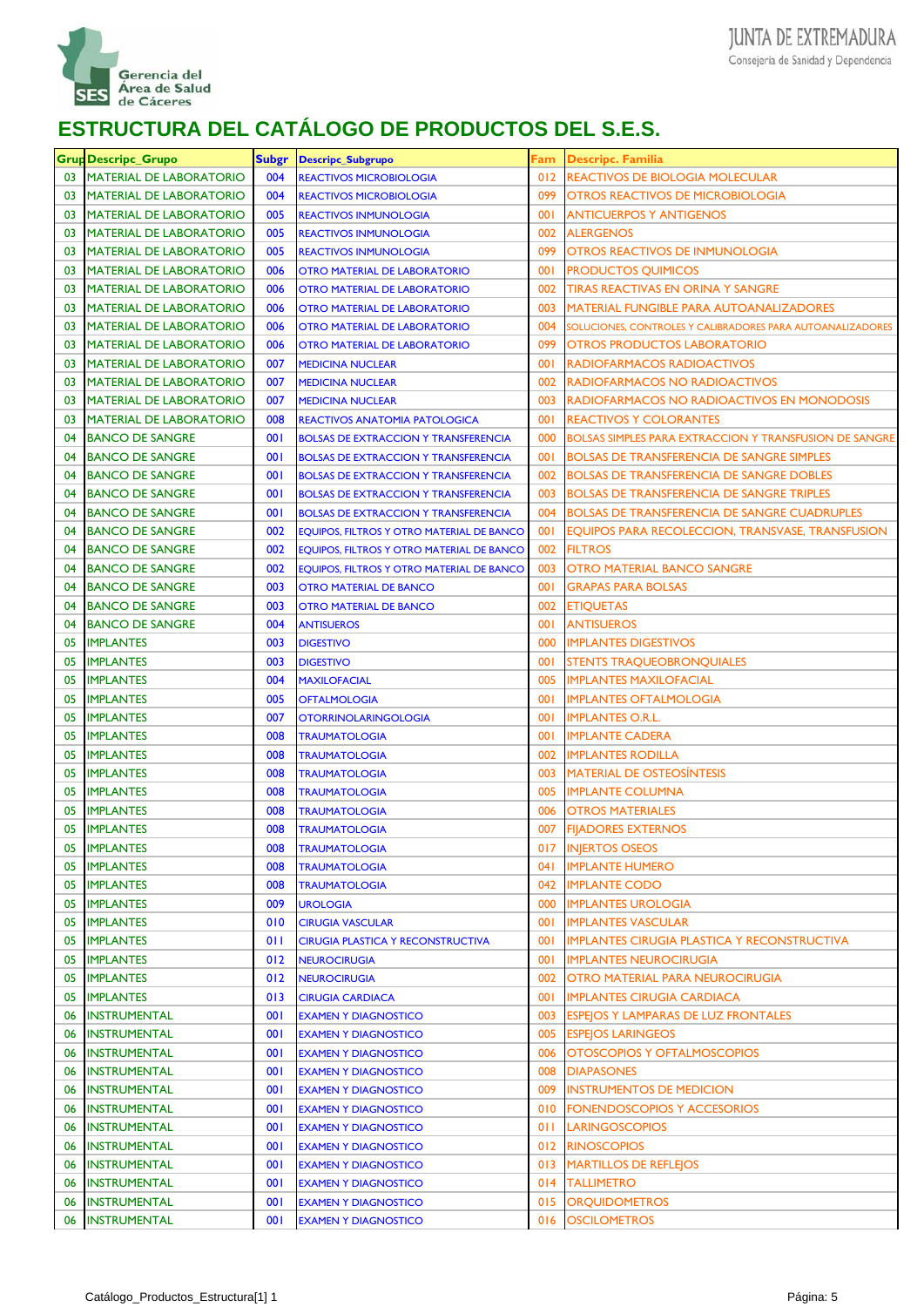

|    | <b>Grup Descripc_Grupo</b> | <b>Subgr</b> | <b>Descripc_Subgrupo</b>                                   | Fam        | <b>Descripc. Familia</b>                             |
|----|----------------------------|--------------|------------------------------------------------------------|------------|------------------------------------------------------|
| 06 | <b>INSTRUMENTAL</b>        | 001          | <b>EXAMEN Y DIAGNOSTICO</b>                                | 017        | <b>DERMATOSCOPIOS</b>                                |
| 06 | <b>INSTRUMENTAL</b>        | 001          | <b>EXAMEN Y DIAGNOSTICO</b>                                | 018        | <b>GONIOMETROS</b>                                   |
| 06 | <b>INSTRUMENTAL</b>        | 001          | <b>EXAMEN Y DIAGNOSTICO</b>                                | 019        | OFTALMOMETROS                                        |
| 06 | <b>INSTRUMENTAL</b>        | 001          | <b>EXAMEN Y DIAGNOSTICO</b>                                | 020        | <b>RETINOSCOPIOS Y ACCESORIOS</b>                    |
| 06 | <b>INSTRUMENTAL</b>        | 001          | <b>EXAMEN Y DIAGNOSTICO</b>                                | 021        | OTRO UTILLAJE DE EXAMEN Y DIAGNOSTICO                |
| 06 | <b>INSTRUMENTAL</b>        | 002          | PREPARACION, ANESTESIA Y OTROS INSTRUMENTOS                | <b>001</b> | PREPARACION, ANESTESIA Y OTROS INSTRUMENTOS          |
| 06 | <b>INSTRUMENTAL</b>        | 003          | <b>MANGOS DE BISTURI Y CUCHILLOS</b>                       | <b>001</b> | MANGOS DE BISTURI Y CUCHILLOS                        |
| 06 | <b>INSTRUMENTAL</b>        | 004          | <b>TIJERAS</b>                                             | 001        | TIJERAS                                              |
| 06 | <b>INSTRUMENTAL</b>        | 005          | <b>PINZAS DE DISECCION</b>                                 | <b>001</b> | PINZA DE DISECCION                                   |
| 06 | <b>INSTRUMENTAL</b>        | 006          | <b>PINZAS Y FORCEPS</b>                                    | 002        | PINZAS PORTA-ESPONJAS                                |
| 06 | <b>INSTRUMENTAL</b>        | 006          | <b>PINZAS Y FORCEPS</b>                                    | 003        | <b>PINZAS PARA ORGANOS</b>                           |
| 06 | <b>INSTRUMENTAL</b>        | 006          | <b>PINZAS Y FORCEPS</b>                                    | 004        | PINZAS PARA CUERPOS EXTRAÑOS                         |
| 06 | <b>INSTRUMENTAL</b>        | 006          | <b>PINZAS Y FORCEPS</b>                                    | 005        | PINZAS DE CAMPO                                      |
| 06 | <b>INSTRUMENTAL</b>        | 006          | <b>PINZAS Y FORCEPS</b>                                    | 006        | PINZAS PARA COGER TENDONES                           |
| 06 | <b>INSTRUMENTAL</b>        | 006          | <b>PINZAS Y FORCEPS</b>                                    | 007        | <b>PINZAS BIPOLARES</b>                              |
| 06 | <b>INSTRUMENTAL</b>        | 007          | <b>PINZAS HEMOSTASIA</b>                                   | <b>001</b> | <b>PINZAS HEMOSTATICAS</b>                           |
| 06 | <b>INSTRUMENTAL</b>        | 007          | <b>PINZAS HEMOSTASIA</b>                                   | 003        | <b>CLIPS HEMOSTATICOS</b>                            |
| 06 | <b>INSTRUMENTAL</b>        | 008          | PINZAS DE AGARRE Y LIGADURA                                | 002        | PINZAS PARA PERITONEO                                |
| 06 | <b>INSTRUMENTAL</b>        | 008          | PINZAS DE AGARRE Y LIGADURA                                | 005        | PINZAS DE MANIPULACION NASAL                         |
| 06 | <b>INSTRUMENTAL</b>        | 008          | PINZAS DE AGARRE Y LIGADURA                                | 006        | PINZAS DE DISECCION Y LIGADURA                       |
| 06 | <b>INSTRUMENTAL</b>        | 009          | <b>INSTRUMENTOS PARA SUTURA</b>                            | 001        | PORTA-AGUJAS                                         |
| 06 | <b>INSTRUMENTAL</b>        | 009          | <b>INSTRUMENTOS PARA SUTURA</b>                            | 002        | AGUJAS DE SUTURA                                     |
| 06 | <b>INSTRUMENTAL</b>        | 009          | <b>INSTRUMENTOS PARA SUTURA</b>                            | 003        | SONDAS ACANALADAS                                    |
| 06 | <b>INSTRUMENTAL</b>        | 010          | <b>INSTRUMENTOS DE SEPARACION</b>                          | 001        | <b>SEPARADORES</b>                                   |
| 06 | <b>INSTRUMENTAL</b>        | 010          | <b>INSTRUMENTOS DE SEPARACION</b>                          | 003        | SEPARADORES PARA DURAMADRE Y DERMATOLOGICOS          |
| 06 | <b>INSTRUMENTAL</b>        | 010          | <b>INSTRUMENTOS DE SEPARACION</b>                          | 010        | SEPARADORES ABDOMINALES E INTESTINALES               |
| 06 | <b>INSTRUMENTAL</b>        | 010          | <b>INSTRUMENTOS DE SEPARACION</b>                          | 011        | SEPARADORES AUTORRETENTIVOS                          |
| 06 | <b>INSTRUMENTAL</b>        | 011          | <b>INSTRUMENTOS GASTROINSTESTINALES Y RECTALES</b>         | 00 I       | PINZAS INTESTINALES Y PARA TEJIDO                    |
| 06 | <b>INSTRUMENTAL</b>        | 011          | <b>INSTRUMENTOS GASTROINSTESTINALES Y RECTALES</b>         | 007        | PINZAS PARA BIOPSIA                                  |
| 06 | <b>INSTRUMENTAL</b>        | 012          | INSTRUMENTOS PARA VESICULA BILIAR, HIGADO Y BAZO           | 001        | PINZAS PARA EL DUCTO BILIAR Y EL COLEDOCO            |
| 06 | <b>INSTRUMENTAL</b>        | 013          | <b>INSTRUMENTOS PARA UROLOGIA</b>                          | <b>001</b> | <b>CLAMPS RENALES</b>                                |
| 06 | <b>INSTRUMENTAL</b>        | 013          | <b>INSTRUMENTOS PARA UROLOGIA</b>                          | 004        | PINZAS PARA CALCULOS RENALES                         |
| 06 | <b>INSTRUMENTAL</b>        | 013          | <b>INSTRUMENTOS PARA UROLOGIA</b>                          | 006        | INSTRUMENTOS ESPECIFICOS PARA UROLOGIA               |
| 06 | <b>INSTRUMENTAL</b>        | 013          | <b>INSTRUMENTOS PARA UROLOGIA</b>                          | 009        | JERINGAS DE CRISTAL PARA UROLOGIA                    |
| 06 | INSTRUMENTAL               | 013          | <b>INSTRUMENTOS PARA UROLOGIA</b>                          | 010        | RESECTORES DE UROLOGIA Y COMPONENTES                 |
| 06 | INSTRUMENTAL               | 013          | <b>INSTRUMENTOS PARA UROLOGIA</b>                          | 011        | PINZAS PARA UTILIZAR A TRAVES DE CISTO-URETROSCOPIOS |
| 06 | <b>INSTRUMENTAL</b>        | 013          | <b>INSTRUMENTOS PARA UROLOGIA</b>                          | 012        | <b>PINZAS CAPSULARES</b>                             |
| 06 | <b>INSTRUMENTAL</b>        | 015          | SEPARADORES, VALVAS Y ESPECULOS VAGINALES                  | 00 I       | SEPARADORES, VALVAS Y ESPECULOS VAGINALES            |
| 06 | <b>INSTRUMENTAL</b>        | 016          | <b>INSTRUMENTAL DE DILATACION</b>                          | 001        | <b>DILATADORES UTERINOS</b>                          |
| 06 | <b>INSTRUMENTAL</b>        | 016          | <b>INSTRUMENTAL DE DILATACION</b>                          | 002        | <b>ENDOESPECULOS PARA CERVIX</b>                     |
| 06 | <b>INSTRUMENTAL</b>        | 017          | <b>GINECOLOGIA Y OBSTETRICIA</b>                           | 00 I       | <b>HISTEROMETROS</b>                                 |
| 06 | <b>INSTRUMENTAL</b>        | 017          | <b>GINECOLOGIA Y OBSTETRICIA</b>                           | 002        | FORCEPS OBSTETRICOS                                  |
| 06 | <b>INSTRUMENTAL</b>        | 017          | <b>GINECOLOGIA Y OBSTETRICIA</b>                           | 004        | PINZAS PARA POLIPOS Y OVARIOS                        |
| 06 | <b>INSTRUMENTAL</b>        | 017          | <b>GINECOLOGIA Y OBSTETRICIA</b>                           | 005        | PINZAS PARA AGARRAR EL UTERO                         |
| 06 | <b>INSTRUMENTAL</b>        | 017          | <b>GINECOLOGIA Y OBSTETRICIA</b>                           | 008        | <b>CLAMPS PARA EL PARAMETRIO</b>                     |
| 06 | <b>INSTRUMENTAL</b>        | 017          | <b>GINECOLOGIA Y OBSTETRICIA</b>                           | 010        | INSTRUMENTAL PARA ENDOSCOPIA GINECOLOGICA            |
| 06 | <b>INSTRUMENTAL</b>        | 017          | <b>GINECOLOGIA Y OBSTETRICIA</b>                           | 011        | RESECTORES DE HISTEROSCOPIA                          |
| 06 | <b>INSTRUMENTAL</b>        | 018          | <b>INSTRUMENTOS Y CURETAS PARA BIOPSIA</b>                 | 005        | PINZAS PARA BIOPSIA                                  |
| 06 | <b>INSTRUMENTAL</b>        | 018          | <b>INSTRUMENTOS Y CURETAS PARA BIOPSIA</b>                 | 006        | CUCHARILLAS                                          |
| 06 | <b>INSTRUMENTAL</b>        | 018          | <b>INSTRUMENTOS Y CURETAS PARA BIOPSIA</b>                 | 007        | AGUJAS DE BIOPSIA                                    |
| 06 | <b>INSTRUMENTAL</b>        | 018          | <b>INSTRUMENTOS Y CURETAS PARA BIOPSIA</b>                 | 008        | CURETAS PARA BIOPSIA                                 |
| 06 | <b>INSTRUMENTAL</b>        | 021          | INSTRUMENTAL PARA CIRUGIA CARDIO-VASCULAR Y TORACICA       | 012        | PINZAS ATRAUMATICAS VASCULARES Y TORACICAS           |
| 06 | <b>INSTRUMENTAL</b>        | 021          | INSTRUMENTAL PARA CIRUGIA CARDIO-VASCULAR Y TORACICA       | 013        | PORTA-AGUJAS VASCULARES Y TORACICOS                  |
| 06 | <b>INSTRUMENTAL</b>        | 021          | INSTRUMENTAL PARA CIRUGIA CARDIO-VASCULAR Y TORACICA       | 017        | <b>CLAMPS VASCULARES Y TORACICOS</b>                 |
| 06 | <b>INSTRUMENTAL</b>        | 022          | NSTRUMENTAL DE TREPANACION, PUNZADORAS Y PINZAS CORTANTES  | 002        | GANCHOS                                              |
| 06 | <b>INSTRUMENTAL</b>        | 022          | NSTRUMENTAL DE TREPANACION, PUNZADORAS Y PINZAS CORTANTES  | 004        | SIERRAS FLEXIBLES Y SONDAS INTRODUCTORAS             |
| 06 | <b>INSTRUMENTAL</b>        | 022          | INSTRUMENTAL DE TREPANACION, PUNZADORAS Y PINZAS CORTANTES | 018        | <b>PINZAS CORTANTES</b>                              |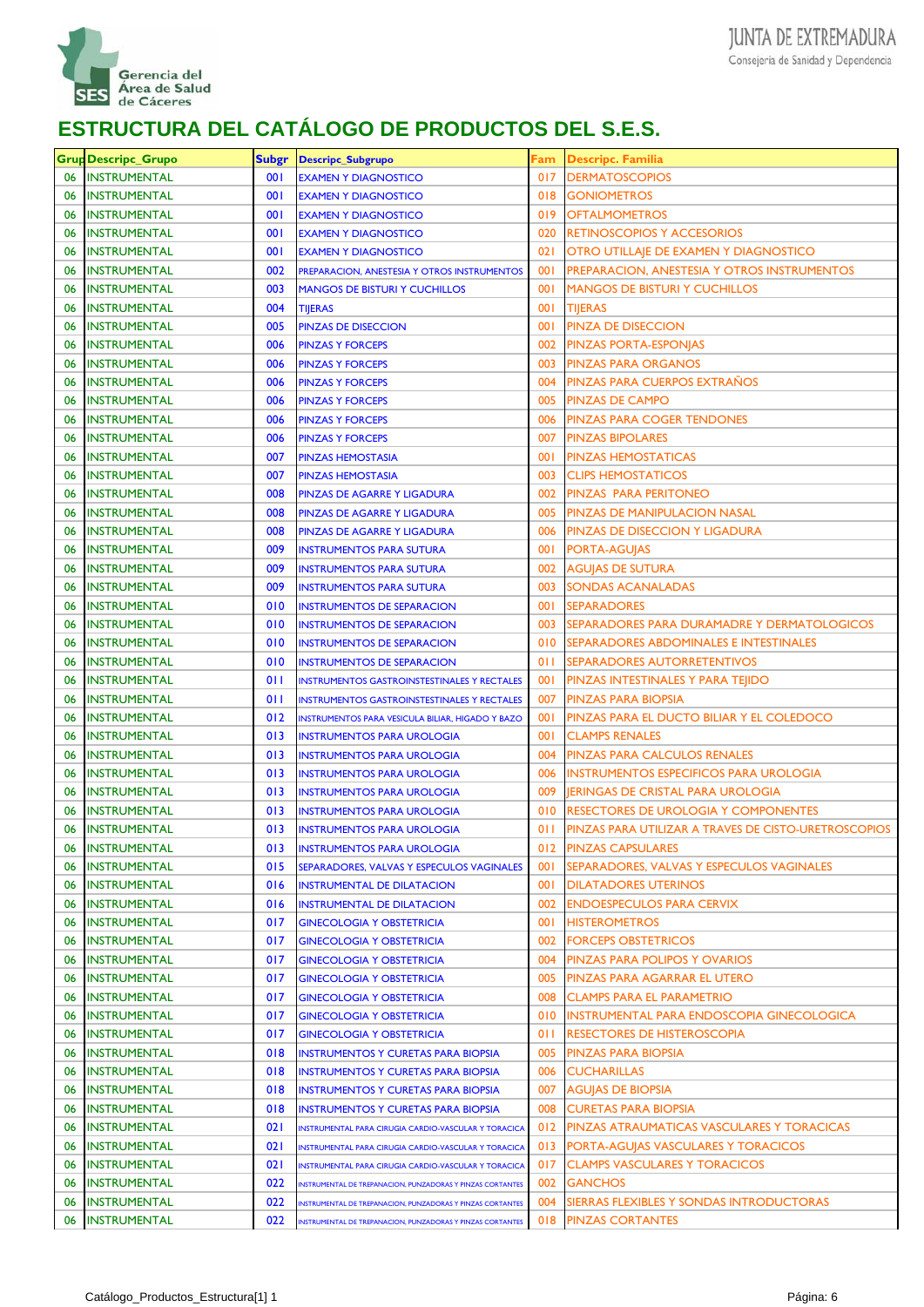

|    | <b>Grup Descripc_Grupo</b> | <b>Subgr</b> | <b>Descripc_Subgrupo</b>                                  | Fam        | <b>Descripc. Familia</b>                                    |
|----|----------------------------|--------------|-----------------------------------------------------------|------------|-------------------------------------------------------------|
| 06 | <b>INSTRUMENTAL</b>        | 024          | <b>INSTRUMENTAL DE ELEVACION Y RASPADORES</b>             | 001        | <b>ELEVADORES Y PALANCAS</b>                                |
| 06 | <b>INSTRUMENTAL</b>        | 024          | <b>INSTRUMENTAL DE ELEVACION Y RASPADORES</b>             | 002        | <b>PERIOSTOTOMOS</b>                                        |
| 06 | <b>INSTRUMENTAL</b>        | 024          | <b>INSTRUMENTAL DE ELEVACION Y RASPADORES</b>             | 003        | LIMAS Y RASPADORES PARA HUESOS                              |
| 06 | <b>INSTRUMENTAL</b>        | 024          | <b>INSTRUMENTAL DE ELEVACION Y RASPADORES</b>             | 004        | <b>CUCHARILLAS CORTANTES</b>                                |
| 06 | <b>INSTRUMENTAL</b>        | 025          | <b>MARTILLOS, ESCOPLOS Y GUBIAS</b>                       | 001        | <b>MARTILLOS</b>                                            |
| 06 | <b>INSTRUMENTAL</b>        | 025          | <b>MARTILLOS, ESCOPLOS Y GUBIAS</b>                       | 003        | OSTEOTOMOS                                                  |
| 06 | <b>INSTRUMENTAL</b>        | 025          | <b>MARTILLOS, ESCOPLOS Y GUBIAS</b>                       | 004        | ESCOPLOS                                                    |
| 06 | <b>INSTRUMENTAL</b>        | 025          | <b>MARTILLOS, ESCOPLOS Y GUBIAS</b>                       | 005        | <b>GUBIAS</b>                                               |
| 06 | <b>INSTRUMENTAL</b>        | 025          | <b>MARTILLOS, ESCOPLOS Y GUBIAS</b>                       | 006        | <b>IMPACTORES</b>                                           |
| 06 | <b>INSTRUMENTAL</b>        | 027          | NSTRUMENTAL ESPECIFICO PARA TRAUMATOLOGIA Y OSTEOSINTESI  | 002        | <b>ESCARIADORES Y LEZNAS</b>                                |
| 06 | <b>INSTRUMENTAL</b>        | 027          | NSTRUMENTAL ESPECIFICO PARA TRAUMATOLOGIA Y OSTEOSINTESI  | 003        | PINZAS DE HUESO                                             |
| 06 | <b>INSTRUMENTAL</b>        | 027          | NSTRUMENTAL ESPECIFICO PARA TRAUMATOLOGIA Y OSTEOSINTESI  | 004        | <b>PORTABROCAS</b>                                          |
| 06 | <b>INSTRUMENTAL</b>        | 027          | NSTRUMENTAL ESPECIFICO PARA TRAUMATOLOGIA Y OSTEOSINTESI  | 007        | ALICATES PARA DOBLAR Y CORTAR ALAMBRES                      |
| 06 | <b>INSTRUMENTAL</b>        | 027          | NSTRUMENTAL ESPECIFICO PARA TRAUMATOLOGIA Y OSTEOSINTESI  | 008        | <b>GUIAS PARA BROCAS Y FRESAS</b>                           |
| 06 | <b>INSTRUMENTAL</b>        | 027          | NSTRUMENTAL ESPECIFICO PARA TRAUMATOLOGIA Y OSTEOSINTESI  | 009        | <b>DESTORNILLADORES</b>                                     |
| 06 | <b>INSTRUMENTAL</b>        | 027          | NSTRUMENTAL ESPECIFICO PARA TRAUMATOLOGIA Y OSTEOSINTESI  | 010        | <b>CIZALLAS</b>                                             |
| 06 | <b>INSTRUMENTAL</b>        | 027          | INSTRUMENTAL ESPECIFICO PARA TRAUMATOLOGIA Y OSTEOSINTESI | 011        | <b>INSTRUMENTAL VARIO TRAUMATOLOGIA</b>                     |
| 06 | <b>INSTRUMENTAL</b>        | 028          | <b>INSTRUMENTOS PARA ESCAYOLAS</b>                        | <b>001</b> | SIERRAS PARA ESCAYOLAS, MANUALES Y ELECTRICAS               |
| 06 | <b>INSTRUMENTAL</b>        | 028          | <b>INSTRUMENTOS PARA ESCAYOLAS</b>                        | 002        | <b>TIJERAS PARA ESCAYOLAS Y VENDAJES</b>                    |
| 06 | <b>INSTRUMENTAL</b>        | 028          | <b>INSTRUMENTOS PARA ESCAYOLAS</b>                        | 003        | <b>CIZALLAS PARA ESCAYOLAS</b>                              |
| 06 | <b>INSTRUMENTAL</b>        | 028          | <b>INSTRUMENTOS PARA ESCAYOLAS</b>                        | 004        | SEPARADORES PARA ESCAYOLAS                                  |
| 06 | <b>INSTRUMENTAL</b>        | 030          | <b>PEQUEÑO INSTRUMENTAL</b>                               | <b>001</b> | AGUJAS DE ASPIRACION                                        |
| 06 | <b>INSTRUMENTAL</b>        | 030          | PEQUEÑO INSTRUMENTAL                                      | 002        | <b>PINZAS PORTA INSTRUMENTOS</b>                            |
| 06 | <b>INSTRUMENTAL</b>        | 030          | PEQUEÑO INSTRUMENTAL                                      | 003        | SIERRAS OSCILANTES PARA MOTORES DE TRAUMATOLOGIA            |
| 06 | <b>INSTRUMENTAL</b>        | 030          | PEQUEÑO INSTRUMENTAL                                      | 004        | <b>BROCAS Y TERMINALES PARA MOTORES DE TRAUMATOLOGIA</b>    |
| 06 | <b>INSTRUMENTAL</b>        | 030          | <b>PEQUENO INSTRUMENTAL</b>                               | 005        | CONTENEDORES PARA INSTRUMENTAL ESTERILIZABLES               |
| 06 | <b>INSTRUMENTAL</b>        | 030          | PEQUEÑO INSTRUMENTAL                                      | 006        | <b>BATEAS DE ACERO INOXIDABLE</b>                           |
| 06 | <b>INSTRUMENTAL</b>        | 030          | PEQUEÑO INSTRUMENTAL                                      | 007        | <b>FRESAS Y BROCAS DE ODONTOLOGIA</b>                       |
| 06 | INSTRUMENTAL               | 030          | PEQUEÑO INSTRUMENTAL                                      | 008        | BROCAS Y TERMINALES PARA MOTORES DE NEUROCIRUGIA            |
| 06 | <b>INSTRUMENTAL</b>        | 030          | <b>PEQUENO INSTRUMENTAL</b>                               | 009        | ACCESORIOS LAVADO INSTRUMENTAL                              |
| 06 | <b>INSTRUMENTAL</b>        | 031          | <b>INSTRUMENTAL PARA CIRUGIA ENDOSCOPICA</b>              | 001        | PINZAS DE DISECCION Y RETRACCION PARA CIRUGIA LAPAROSCOPICA |
| 06 | <b>INSTRUMENTAL</b>        | 031          | <b>INSTRUMENTAL PARA CIRUGIA ENDOSCOPICA</b>              | 002        | PINZAS DE AGARRE Y TRACCION PARA CIRUGIA LAPAROSCOPICA      |
| 06 | <b>INSTRUMENTAL</b>        | 031          | <b>INSTRUMENTAL PARA CIRUGIA ENDOSCOPICA</b>              | 003        | <b>TIJERAS PARA CIRUGIA LAPAROSCOPICA</b>                   |
| 06 | <b>INSTRUMENTAL</b>        | 031          | <b>INSTRUMENTAL PARA CIRUGIA ENDOSCOPICA</b>              | 009        | ACCESORIOS PARA TROCARES REUTILIZABLES                      |
| 06 | INSTRUMENTAL               | 031          | <b>INSTRUMENTAL PARA CIRUGIA ENDOSCOPICA</b>              | 010        | ACCESORIOS PARA INSTRUMENTAL DE ENDOSCOPIA                  |
| 06 | INSTRUMENTAL               | 031          | <b>INSTRUMENTAL PARA CIRUGIA ENDOSCOPICA</b>              | 012        | <b>RECTOSCOPIOS</b>                                         |
| 06 | <b>INSTRUMENTAL</b>        | 03 I         | <b>INSTRUMENTAL PARA CIRUGIA ENDOSCOPICA</b>              | 013        | <b>CANULAS PARA IRRIGACION/ASPIRACION</b>                   |
| 06 | <b>INSTRUMENTAL</b>        | 031          | INSTRUMENTAL PARA CIRUGIA ENDOSCOPICA                     | 014        | <b>OPTICAS</b>                                              |
| 06 | <b>INSTRUMENTAL</b>        | 031          | <b>INSTRUMENTAL PARA CIRUGIA ENDOSCOPICA</b>              | 015        | ARTROSCOPIOS                                                |
| 06 | <b>INSTRUMENTAL</b>        | 031          | <b>INSTRUMENTAL PARA CIRUGIA ENDOSCOPICA</b>              | 016        | GANCHOS PARA ENDOSCOPIA                                     |
| 06 | <b>INSTRUMENTAL</b>        | 031          | <b>INSTRUMENTAL PARA CIRUGIA ENDOSCOPICA</b>              | 017        | <b>INSTRUMENTAL PARA ARTROSCOPIAS</b>                       |
| 06 | <b>INSTRUMENTAL</b>        | 031          | <b>INSTRUMENTAL PARA CIRUGIA ENDOSCOPICA</b>              | 018        | INSTRUMENTAL PARA ENDOSCOPIA ORL                            |
| 06 | <b>INSTRUMENTAL</b>        | 032          | SONDAS, PORTA-ALGODONES                                   | 002        | ESTILETES                                                   |
| 06 | <b>INSTRUMENTAL</b>        | 032          | SONDAS, PORTA-ALGODONES                                   | 004        | PORTA-ALGODONES                                             |
| 06 | <b>INSTRUMENTAL</b>        | 033          | PEQUEÑO APARATAJE                                         | <b>001</b> | FUENTES DE LUZ Y ACCESORIOS                                 |
| 06 | <b>INSTRUMENTAL</b>        | 033          | PEQUEÑO APARATAJE                                         | 002        | TERMINALES PARA BISTURI ELECTRICO                           |
| 06 | <b>INSTRUMENTAL</b>        | 034          | INSTRUMENTAL ESPECIFICO PARA CIRUGIA OFTALMOLOGICA        | <b>001</b> | PINZAS PARA OFTALMOLOGIA                                    |
| 06 | <b>INSTRUMENTAL</b>        | 034          | INSTRUMENTAL ESPECIFICO PARA CIRUGIA OFTALMOLOGICA        | 002        | RETRACTORES Y ESPATULAS PARA OFTALMOLOGIA                   |
| 06 | <b>INSTRUMENTAL</b>        | 034          | INSTRUMENTAL ESPECIFICO PARA CIRUGIA OFTALMOLOGICA        | 003        | PORTA-AGUJAS PARA CIRUGIA OFTALMOLOGICA                     |
| 06 | <b>INSTRUMENTAL</b>        | 034          | INSTRUMENTAL ESPECIFICO PARA CIRUGIA OFTALMOLOGICA        | 004        | TIJERAS PARA CIRUGIA OFTALMOLOGICA                          |
| 06 | <b>INSTRUMENTAL</b>        | 034          | INSTRUMENTAL ESPECIFICO PARA CIRUGIA OFTALMOLOGICA        | 005        | DILATADORES                                                 |
| 06 | <b>INSTRUMENTAL</b>        | 034          | INSTRUMENTAL ESPECIFICO PARA CIRUGIA OFTALMOLOGICA        | 006        | ASAS PARA CIRUGIA OFTALMOLOGICA                             |
| 06 | <b>INSTRUMENTAL</b>        | 034          | INSTRUMENTAL ESPECIFICO PARA CIRUGIA OFTALMOLOGICA        | 007        | BLEFAROSTATOS PARA CIRUGIA OFTALMOLOGICA                    |
| 06 | <b>INSTRUMENTAL</b>        | 034          | INSTRUMENTAL ESPECIFICO PARA CIRUGIA OFTALMOLOGICA        | 008        | <b>GANCHOS</b>                                              |
| 06 | <b>INSTRUMENTAL</b>        | 034          | INSTRUMENTAL ESPECIFICO PARA CIRUGIA OFTALMOLOGICA        | 009        | FRESAS PARA CIRUGIA OFTALMOLOGICA                           |
| 06 | <b>INSTRUMENTAL</b>        | 034          | INSTRUMENTAL ESPECIFICO PARA CIRUGIA OFTALMOLOGICA        | 010        | <b>MARCADORES</b>                                           |
| 06 | <b>INSTRUMENTAL</b>        | 034          | INSTRUMENTAL ESPECIFICO PARA CIRUGIA OFTALMOLOGICA        | 011        | <b>DISECTORES</b>                                           |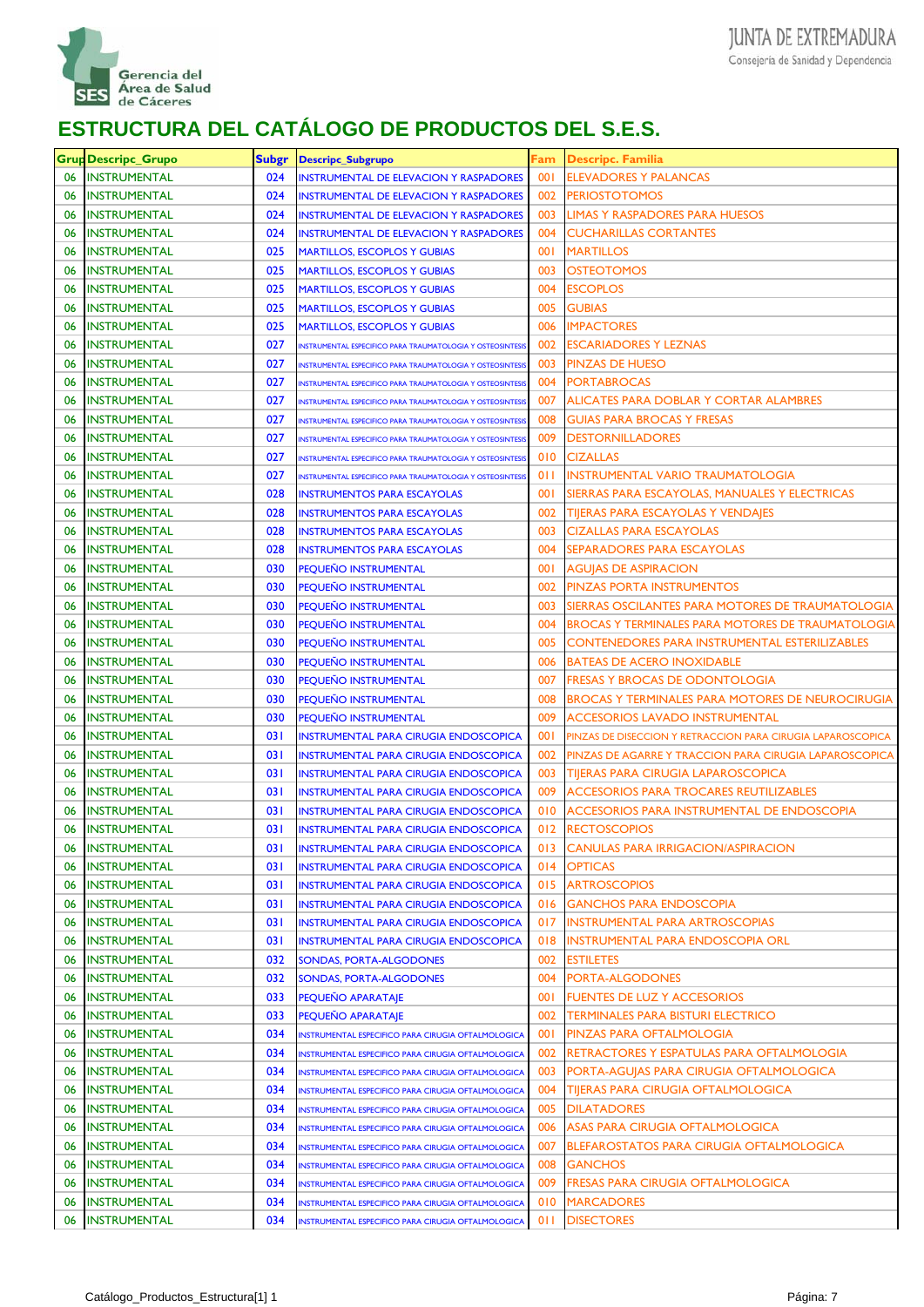

|    | <b>Grup Descripc_Grupo</b> | <b>Subgr</b> | <b>Descripc_Subgrupo</b>                                 | Fam        | <b>Descripc. Familia</b>                 |
|----|----------------------------|--------------|----------------------------------------------------------|------------|------------------------------------------|
| 06 | <b>INSTRUMENTAL</b>        | 034          | INSTRUMENTAL ESPECIFICO PARA CIRUGIA OFTALMOLOGICA       | 012        | <b>PUNCHS</b>                            |
| 06 | <b>INSTRUMENTAL</b>        | 034          | INSTRUMENTAL ESPECIFICO PARA CIRUGIA OFTALMOLOGICA       | 013        | OTRO INSTRUMENTAL PARA OFTALMOLOGIA      |
| 06 | <b>INSTRUMENTAL</b>        | 035          | <b>ACCESORIOS PARA EL INSTRUMENTAL</b>                   | 001        | <b>LUBRICANTES</b>                       |
| 06 | <b>INSTRUMENTAL</b>        | 035          | <b>ACCESORIOS PARA EL INSTRUMENTAL</b>                   | 002        | ACEITE DE SILICONA                       |
| 06 | <b>INSTRUMENTAL</b>        | 035          | <b>ACCESORIOS PARA EL INSTRUMENTAL</b>                   | 003        | <b>LLAVES METALICAS</b>                  |
| 06 | <b>INSTRUMENTAL</b>        | 036          | INSTRUMENTAL ESPECIFICO PARA OTORRINOLARINGOLOGIA        | 001        | <b>PROTECTORES DENTALES</b>              |
| 06 | <b>INSTRUMENTAL</b>        | 036          | INSTRUMENTAL ESPECIFICO PARA OTORRINOLARINGOLOGIA        | 002        | ABAJALENGUAS                             |
| 06 | <b>INSTRUMENTAL</b>        | 036          | <b>INSTRUMENTAL ESPECIFICO PARA OTORRINOLARINGOLOGIA</b> | 003        | ABREBOCAS                                |
| 06 | <b>INSTRUMENTAL</b>        | 036          | <b>INSTRUMENTAL ESPECIFICO PARA OTORRINOLARINGOLOGIA</b> | 004        | <b>MICROLAZOS AURICULARES</b>            |
| 06 | <b>INSTRUMENTAL</b>        | 036          | <b>INSTRUMENTAL ESPECIFICO PARA OTORRINOLARINGOLOGIA</b> | 005        | <b>MICRO-AGUIAS ORL</b>                  |
| 06 | <b>INSTRUMENTAL</b>        | 036          | INSTRUMENTAL ESPECIFICO PARA OTORRINOLARINGOLOGIA        | 006        | ESPECULOS DE OIDO                        |
| 06 | <b>INSTRUMENTAL</b>        | 036          | INSTRUMENTAL ESPECIFICO PARA OTORRINOLARINGOLOGIA        | 007        | FRESAS Y BROCAS PARA ORL                 |
| 06 | <b>INSTRUMENTAL</b>        | 036          | <b>INSTRUMENTAL ESPECIFICO PARA OTORRINOLARINGOLOGIA</b> | 008        | PINZAS PARA OTORRINOLARINGOLOGIA         |
| 06 | <b>INSTRUMENTAL</b>        | 036          | INSTRUMENTAL ESPECIFICO PARA OTORRINOLARINGOLOGIA        | 009        | BISTURIS PARA OTORRINOLARINGOLOGIA       |
| 06 | <b>INSTRUMENTAL</b>        | 036          | <b>INSTRUMENTAL ESPECIFICO PARA OTORRINOLARINGOLOGIA</b> | 010        | <b>TIJERAS PARA OTORRINOLARINGOLOGIA</b> |
| 06 | <b>INSTRUMENTAL</b>        | 036          | INSTRUMENTAL ESPECIFICO PARA OTORRINOLARINGOLOGIA        | 011        | <b>CIERRANUDOS PARA POLIPOS</b>          |
| 06 | <b>INSTRUMENTAL</b>        | 036          | INSTRUMENTAL ESPECIFICO PARA OTORRINOLARINGOLOGIA        | 012        | ELEVADORES Y OSTEOTOMOS PARA ORL         |
| 06 | <b>INSTRUMENTAL</b>        | 036          | <b>INSTRUMENTAL ESPECIFICO PARA OTORRINOLARINGOLOGIA</b> | 013        | <b>GANCHOS</b>                           |
| 06 | <b>INSTRUMENTAL</b>        | 036          | INSTRUMENTAL ESPECIFICO PARA OTORRINOLARINGOLOGIA        | 014        | <b>CURETAS PARA ORL</b>                  |
| 06 | <b>INSTRUMENTAL</b>        | 036          | <b>INSTRUMENTAL ESPECIFICO PARA OTORRINOLARINGOLOGIA</b> | 015        | LARINGOSCOPIOS PARA CIRUGIA DE LARINGE   |
| 06 | <b>INSTRUMENTAL</b>        | 036          | INSTRUMENTAL ESPECIFICO PARA OTORRINOLARINGOLOGIA        | 016        | <b>IERINGAS OTOLOGICAS</b>               |
| 06 | <b>INSTRUMENTAL</b>        | 036          | INSTRUMENTAL ESPECIFICO PARA OTORRINOLARINGOLOGIA        | 017        | PORTA-AGUJAS DE ORL                      |
| 06 | <b>INSTRUMENTAL</b>        | 036          | <b>INSTRUMENTAL ESPECIFICO PARA OTORRINOLARINGOLOGIA</b> | 018        | DISECTORES PARA OTORRINOLARINGOLOGIA     |
| 06 | <b>INSTRUMENTAL</b>        | 036          | INSTRUMENTAL ESPECIFICO PARA OTORRINOLARINGOLOGIA        | 019        | <b>ESPECULOS NASALES</b>                 |
| 06 | <b>INSTRUMENTAL</b>        | 036          | INSTRUMENTAL ESPECIFICO PARA OTORRINOLARINGOLOGIA        | 020        | CANULAS ASPIRACION E IRRIGACION ORL      |
| 06 | <b>INSTRUMENTAL</b>        | 036          | INSTRUMENTAL ESPECIFICO PARA OTORRINOLARINGOLOGIA        | 021        | INSTRUMENTAL VARIO OTORRINOLARINGOLOGIA  |
| 06 | <b>INSTRUMENTAL</b>        | 037          | <b>INSTRUMENTAL ESPECIFICO PARA NEUROCIRUGIA</b>         | <b>001</b> | PINZAS PARA CLIPS CRANEALES              |
| 06 | <b>INSTRUMENTAL</b>        | 037          | <b>INSTRUMENTAL ESPECIFICO PARA NEUROCIRUGIA</b>         | 002        | OTRO INSTRUMENTAL DE NEUROCIRUGIA        |
| 06 | <b>INSTRUMENTAL</b>        | 038          | <b>INSTRUMENTAL DE OBSTETRICIA</b>                       | 001        | <b>FORCEPS</b>                           |
| 06 | <b>INSTRUMENTAL</b>        | 039          | <b>INSTRUMENTAL PARA ODONTOLOGIA</b>                     | <b>001</b> | INSTRUMENTAL PARA ODONTOLOGIA            |
| 07 | <b>VIVERES</b>             | 001          | <b>PERECEDEROS</b>                                       | <b>001</b> | <b>PRODUCTOS CARNICOS</b>                |
| 07 | <b>VIVERES</b>             | 001          | <b>PERECEDEROS</b>                                       | 002        | AVES Y DERIVADOS                         |
| 07 | <b>VIVERES</b>             | 001          | <b>PERECEDEROS</b>                                       | 003        | <b>PESCADOS FRESCOS</b>                  |
| 07 | <b>VIVERES</b>             | 001          | <b>PERECEDEROS</b>                                       | 004        | <b>FRUTAS</b>                            |
| 07 | VIVERES                    | 001          | <b>PERECEDEROS</b>                                       | 005        | PANADERIA Y BOLLERIA                     |
| 07 | <b>VIVERES</b>             | 001          | <b>PERECEDEROS</b>                                       | 006        | <b>LACTEOS Y DERIVADOS</b>               |
| 07 | <b>VIVERES</b>             | 001          | <b>PERECEDEROS</b>                                       | 007        | <b>PRODUCTOS CONGELADOS</b>              |
| 07 | <b>VIVERES</b>             | 001          | <b>PERECEDEROS</b>                                       | 008        | PESCADOS CONGELADOS                      |
| 07 | <b>VIVERES</b>             | 001          | <b>PERECEDEROS</b>                                       | 009        | <b>OTROS</b>                             |
| 07 | <b>VIVERES</b>             | 001          | <b>PERECEDEROS</b>                                       | 010        | <b>VERDURA CONGELADA</b>                 |
| 07 | <b>VIVERES</b>             | 001          | <b>PERECEDEROS</b>                                       | 011        | <b>HORTALIZAS Y VERDURAS</b>             |
| 07 | <b>VIVERES</b>             | 001          | <b>PERECEDEROS</b>                                       | 012        | <b>TUBERCULOS Y DERIVADOS</b>            |
| 07 | <b>VIVERES</b>             | 002          | <b>NO PERECEDEROS</b>                                    | 001        | <b>GRASAS COMESTIBLES</b>                |
| 07 | <b>VIVERES</b>             | 002          | <b>NO PERECEDEROS</b>                                    | 002        | <b>BEBIDAS NO ALCOHOLICAS</b>            |
| 07 | <b>VIVERES</b>             | 002          | <b>NO PERECEDEROS</b>                                    | 003        | <b>BEBIDAS ALCOHOLICAS</b>               |
| 07 | <b>VIVERES</b>             | 002          | <b>NO PERECEDEROS</b>                                    | 004        | <b>CONDIMENTOS Y ESPECIAS</b>            |
| 07 | <b>VIVERES</b>             | 002          | <b>NO PERECEDEROS</b>                                    | 005        | <b>INFUSIONES Y CAFE</b>                 |
| 07 | <b>VIVERES</b>             | 002          | <b>NO PERECEDEROS</b>                                    | 006        | <b>CONSERVAS VEGETALES</b>               |
| 07 | <b>VIVERES</b>             | 002          | <b>NO PERECEDEROS</b>                                    | 007        | <b>CONSERVAS ANIMALES</b>                |
| 07 | <b>VIVERES</b>             | 002          | <b>NO PERECEDEROS</b>                                    | 008        | LACTEOS Y DERIVADOS                      |
| 07 | <b>VIVERES</b>             | 002          | <b>NO PERECEDEROS</b>                                    | 009        | <b>LEGUMBRES Y PASTAS</b>                |
| 07 | <b>VIVERES</b>             | 002          | <b>NO PERECEDEROS</b>                                    | 010        | <b>EDULCORANTES</b>                      |
| 07 | <b>VIVERES</b>             | 002          | <b>NO PERECEDEROS</b>                                    | 011        | <b>HARINAS Y DERIVADOS</b>               |
| 07 | <b>VIVERES</b>             | 002          | <b>NO PERECEDEROS</b>                                    | 012        | <b>PLATOS PREPARADOS</b>                 |
| 07 | <b>VIVERES</b>             | 002          | <b>NO PERECEDEROS</b>                                    | 013        | <b>CEREALES Y LECHES MATERNIZADAS</b>    |
| 07 | <b>VIVERES</b>             | 003          | <b>PRODUCTOS DE DIETETICA</b>                            | 001        | <b>PRODUCTOS DE DIETETICA</b>            |
| 07 | <b>VIVERES</b>             | 004          | <b>OTROS PRODUCTOS DE ALIMENTACION</b>                   | 001        | OTROS PRODUCTOS DE ALIMENTACION          |